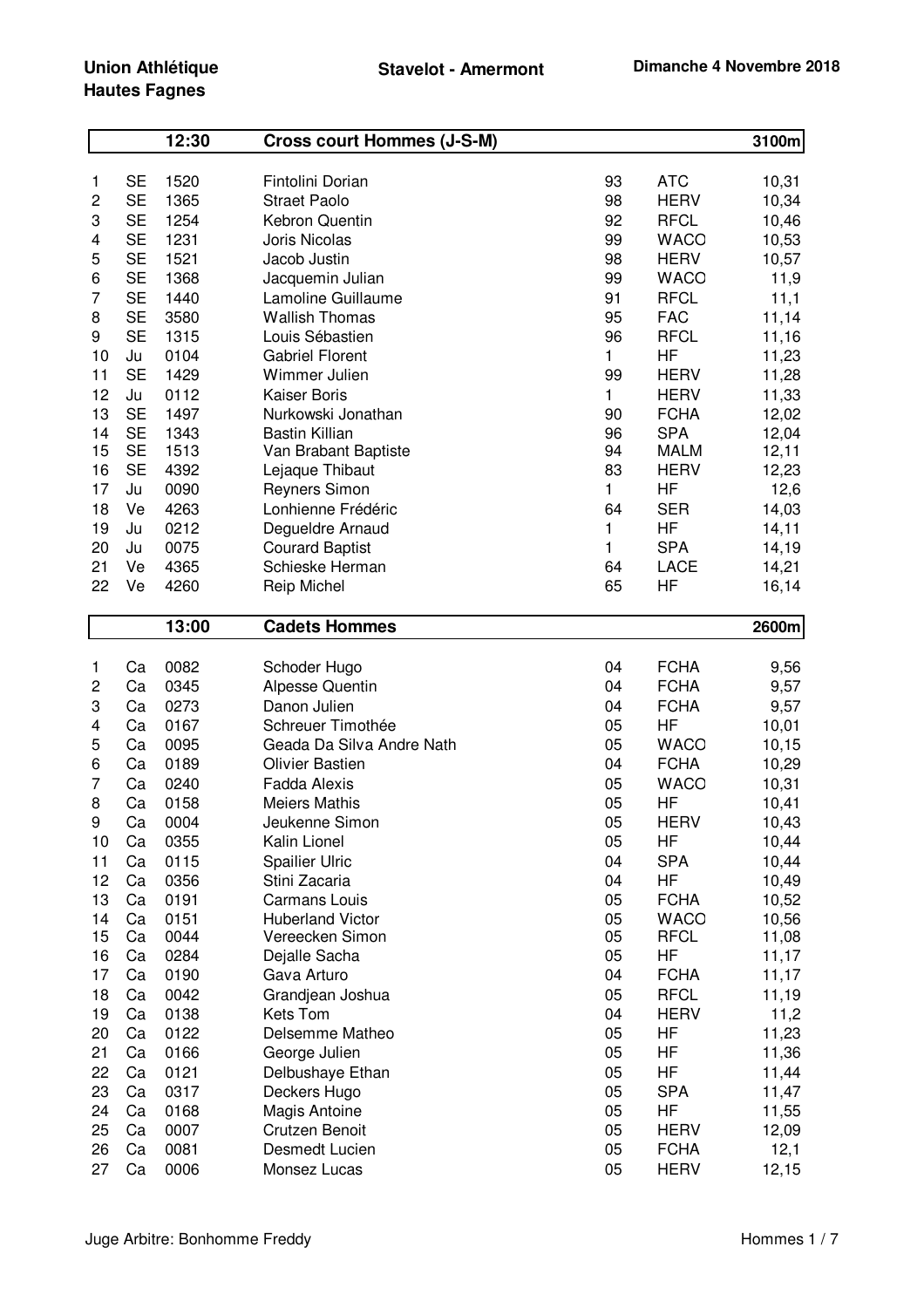**Union Athlétique Hautes Fagnes Stavelot - Amermont Dimanche 4 Novembre 2018** 28 Ca 0072 Houbie Loïc 04 RFCL 12,22 29 Ca 0253 Jurion Cyril 05 SPA 12,31 30 Ca 0070 Crauwels Louis 05 RFCL 12,33 31 Ca 0043 Piedboeuf Maxime 04 RFCL 12,34 32 Ca 0005 Monsez Bastien 05 HERV 12,53 33 Ca 0120 Delbushaye Matéo 05 HF 14,37 34 Ca 0397 Quoirin Jonathan 5 HF 15,32 **13:15 Scolaires Garçons 3400m** 1 Sc 2228 Thirion Diego 03 HF 12,18 2 Sc 2243 Cabo Adrien 02 HF 12,35 3 Sc 2235 Maron Nicolas 03 CAF 12,58 4 Sc 2301 Smagghe Clement 02 HF 12,04 5 Sc 2357 Hayon Yann 02 HF 13,05 6 Sc 2229 Charlet-Briart Louis 03 HF 13,08 7 Sc 2302 Reip Martin 03 HF 13,14 8 Sc 2303 Hutschemackers Colin 13,33 HERV 13,33 9 Sc 3007 Mebis Lucas 3 ATLA 13,43 10 Sc 2416 Ciarcelluto Guillaume 10 Communication Communication Communication Communication Communication Communication Communication Communication Communication Communication Communication Communication Communication Comm 11 Sc 2433 Darmont Théo 02 SER 14,14 12 Sc 2155 Jeukenne Martin 03 HERV 14,41 13 Sc 2232 Baudoux Alexandre 15.01 COM 15,01 14 Sc 2388 Delsemme Hugo 03 HF 15,07 15 Sc 2222 Bovy Gary 03 SPA 15,34 16 Sc 2263 Lemaire Augustin 03 HF 16,16 17 Sc 2253 Voisin Léo 03 HF 18,08 **14:20 Benjamins Garçons 2011 600m** 1 Be 0174 Soltani Sacha 11 HERV 2,29 2 Be 0060 Leveque Tom 11 WACO 2,43 3 Be 0027 Famerée Arthur 11 FCHA 2.45 4 Be 0194 Nicolet Justin 11 SPA 2,46 5 Be 0050 Dotrimont Robin 11 WACO 2,46 6 Be 0302 Drianne Loïc 11 WACO 2,54<br>
7 Be 0013 Neumann Antoine 11 LACE 2.56 7 Be 0013 Neumann Antoine 11 LACE 2,56 8 Be 0629 Jaspar Alexandre 11 HF 3.1 9 Be 0228 BONFOND Arthur 11 WACO 3,11 10 Be 0398 Gallo Jules 11 HERV 3,15 11 Be 0193 Leclere Louis 11 SPA 3,18 12 Be 0630 Jaspar Arnaud 11 HF 3,26 13 Be 0244 NOSSIN Maxime 11 WACO 3.27 14 Be 0409 Cupers Timéo 11 HF 3,28 15 Be 9903 Hanquet Noa 11 HF 3,47 16 Be 0582 Rosa Hugo 11 HF 4,45 **14:25 Benjamins Garçons 2010 600m** 1 Be 0500 Blaffart Brice 10 Huy 2,21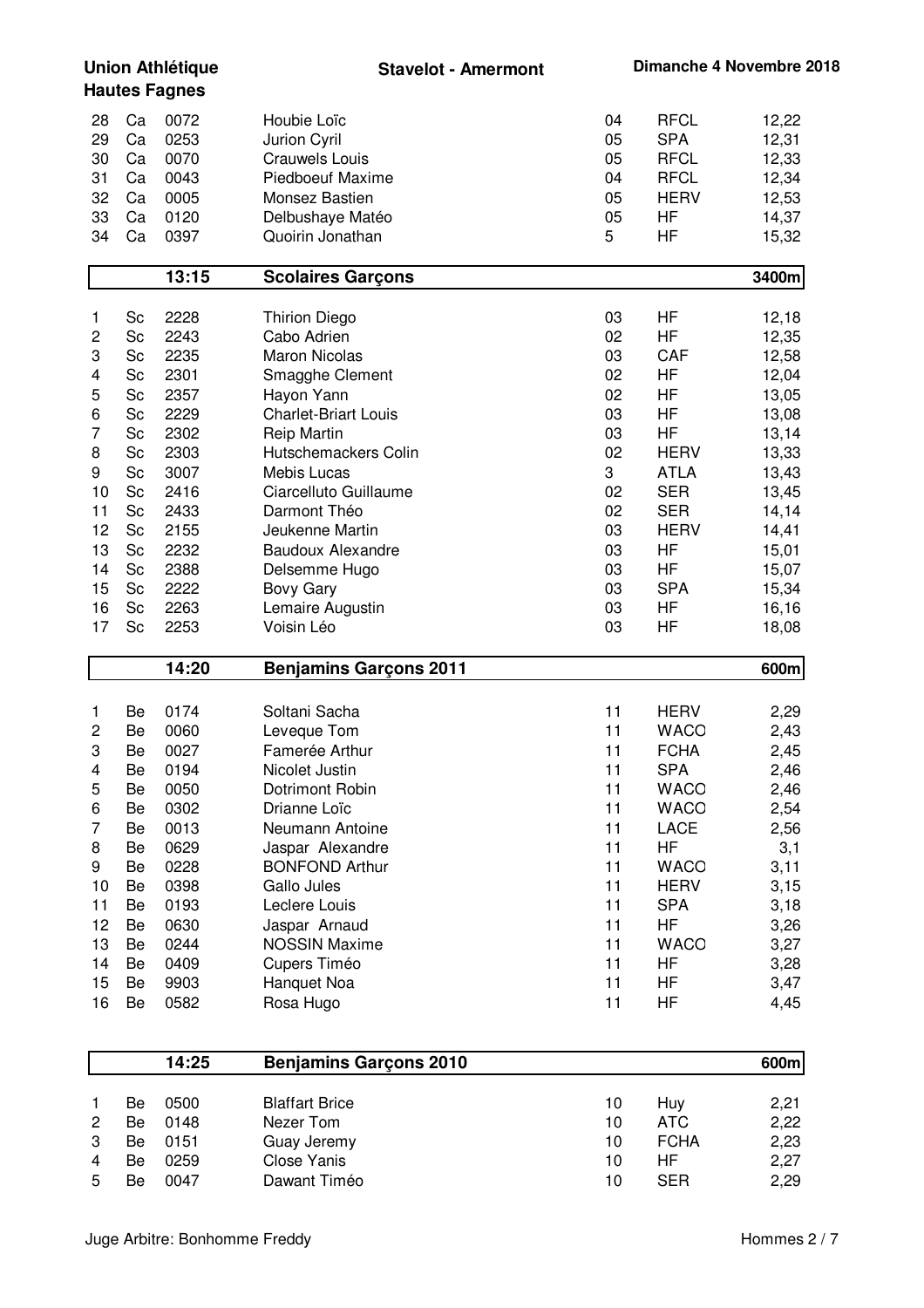| Be<br>0142<br>Muller Nathan<br>10<br><b>MALM</b><br>2,32<br>6<br>0005<br>7<br><b>Wauters Ethan</b><br>10<br><b>WACO</b><br>2,32<br>Be<br>0462<br>10<br><b>RFCL</b><br>2,34<br>8<br>Born Noa<br>Be<br>9<br><b>SPA</b><br>2,36<br>0520<br><b>Counet Guillaume</b><br>Be<br>10<br><b>SER</b><br>2,37<br>10<br>0033<br><b>Morimont Maxime</b><br>10<br>Be<br>11<br>0435<br>10<br><b>SPA</b><br>2,38<br>Be<br>Simon Antoine<br>12<br>0628<br>Delchambre Adrien<br>HF<br>2,4<br>Be<br>10<br>13<br>0261<br><b>Blaise Noé</b><br>10<br>HF<br>2,4<br>Be<br>14<br>0426<br>Dodeur Alexis<br>10<br><b>WACO</b><br>2,43<br>Be<br>15<br>0386<br>HF<br>2,46<br>Be<br>Jacquemin Diégo<br>10<br>16<br><b>HF</b><br>0258<br><b>Wansart Matias</b><br>10<br>2,5<br>Be<br><b>FCHA</b><br>17<br>9902<br>10<br>2,53<br>Be<br><b>Volont Antoine</b><br>18<br>0116<br><b>WACO</b><br>3,02<br>Be<br><b>RAUW Loïs</b><br>10<br>19<br>0260<br>Delhasse Nathan<br>10<br>HF<br>3,03<br>Be<br><b>SER</b><br>20<br>0036<br><b>Grandry Romain</b><br>10<br>3,04<br>Be<br>21<br>0004<br><b>HERV</b><br>3,04<br>Be<br>Skupiewski Youri<br>10<br><b>Drion Victor</b><br>22<br>0570<br><b>RFCL</b><br>3,04<br>Be<br>10<br><b>SER</b><br>23<br>0654<br>10<br>3,57<br>Be<br>Dejong Valentin<br>14:42<br><b>Pupilles Garçons 2009</b><br>1000m<br>2783<br><b>ATC</b><br>Chauveheid Théotime<br>09<br>Pu<br>4,03<br>1<br><b>RFCL</b><br>$\overline{\mathbf{c}}$<br>3078<br>Ducat Julien<br>9<br>4,06<br>Pu<br>3<br><b>RFCL</b><br>Coune Bruno<br>4,11<br>Pu<br>2848<br>09<br>4<br>Pu<br>2804<br><b>Beckers Nathan</b><br>09<br><b>RFCL</b><br>4,15<br>5<br>2896<br>Mbarki Abdessalam<br><b>RFCL</b><br>4,16<br>Pu<br>09<br>6<br>2913<br><b>HUY</b><br>4,22<br>Pu<br>Robert Malo<br>09<br>$\overline{7}$<br>Pu<br>3292<br>Devis Lucas<br>09<br><b>FCHA</b><br>4,27<br>8<br>HF<br>4,27<br>2876<br><b>Boudron Jules</b><br>Pu<br>09<br>9<br>2614<br>Crutzen Nathan<br><b>HERV</b><br>4,28<br>Pu<br>09<br><b>SPA</b><br>10<br>2859<br>09<br>Pu<br>4,29 |  |
|------------------------------------------------------------------------------------------------------------------------------------------------------------------------------------------------------------------------------------------------------------------------------------------------------------------------------------------------------------------------------------------------------------------------------------------------------------------------------------------------------------------------------------------------------------------------------------------------------------------------------------------------------------------------------------------------------------------------------------------------------------------------------------------------------------------------------------------------------------------------------------------------------------------------------------------------------------------------------------------------------------------------------------------------------------------------------------------------------------------------------------------------------------------------------------------------------------------------------------------------------------------------------------------------------------------------------------------------------------------------------------------------------------------------------------------------------------------------------------------------------------------------------------------------------------------------------------------------------------------------------------------------------------------------------------------------------------------------------------------------------------------------------------------------------------------------------------------------------------------------------------------------------------------------------------------------------------------------------------------------------------|--|
|                                                                                                                                                                                                                                                                                                                                                                                                                                                                                                                                                                                                                                                                                                                                                                                                                                                                                                                                                                                                                                                                                                                                                                                                                                                                                                                                                                                                                                                                                                                                                                                                                                                                                                                                                                                                                                                                                                                                                                                                            |  |
|                                                                                                                                                                                                                                                                                                                                                                                                                                                                                                                                                                                                                                                                                                                                                                                                                                                                                                                                                                                                                                                                                                                                                                                                                                                                                                                                                                                                                                                                                                                                                                                                                                                                                                                                                                                                                                                                                                                                                                                                            |  |
|                                                                                                                                                                                                                                                                                                                                                                                                                                                                                                                                                                                                                                                                                                                                                                                                                                                                                                                                                                                                                                                                                                                                                                                                                                                                                                                                                                                                                                                                                                                                                                                                                                                                                                                                                                                                                                                                                                                                                                                                            |  |
|                                                                                                                                                                                                                                                                                                                                                                                                                                                                                                                                                                                                                                                                                                                                                                                                                                                                                                                                                                                                                                                                                                                                                                                                                                                                                                                                                                                                                                                                                                                                                                                                                                                                                                                                                                                                                                                                                                                                                                                                            |  |
|                                                                                                                                                                                                                                                                                                                                                                                                                                                                                                                                                                                                                                                                                                                                                                                                                                                                                                                                                                                                                                                                                                                                                                                                                                                                                                                                                                                                                                                                                                                                                                                                                                                                                                                                                                                                                                                                                                                                                                                                            |  |
|                                                                                                                                                                                                                                                                                                                                                                                                                                                                                                                                                                                                                                                                                                                                                                                                                                                                                                                                                                                                                                                                                                                                                                                                                                                                                                                                                                                                                                                                                                                                                                                                                                                                                                                                                                                                                                                                                                                                                                                                            |  |
|                                                                                                                                                                                                                                                                                                                                                                                                                                                                                                                                                                                                                                                                                                                                                                                                                                                                                                                                                                                                                                                                                                                                                                                                                                                                                                                                                                                                                                                                                                                                                                                                                                                                                                                                                                                                                                                                                                                                                                                                            |  |
|                                                                                                                                                                                                                                                                                                                                                                                                                                                                                                                                                                                                                                                                                                                                                                                                                                                                                                                                                                                                                                                                                                                                                                                                                                                                                                                                                                                                                                                                                                                                                                                                                                                                                                                                                                                                                                                                                                                                                                                                            |  |
|                                                                                                                                                                                                                                                                                                                                                                                                                                                                                                                                                                                                                                                                                                                                                                                                                                                                                                                                                                                                                                                                                                                                                                                                                                                                                                                                                                                                                                                                                                                                                                                                                                                                                                                                                                                                                                                                                                                                                                                                            |  |
|                                                                                                                                                                                                                                                                                                                                                                                                                                                                                                                                                                                                                                                                                                                                                                                                                                                                                                                                                                                                                                                                                                                                                                                                                                                                                                                                                                                                                                                                                                                                                                                                                                                                                                                                                                                                                                                                                                                                                                                                            |  |
|                                                                                                                                                                                                                                                                                                                                                                                                                                                                                                                                                                                                                                                                                                                                                                                                                                                                                                                                                                                                                                                                                                                                                                                                                                                                                                                                                                                                                                                                                                                                                                                                                                                                                                                                                                                                                                                                                                                                                                                                            |  |
|                                                                                                                                                                                                                                                                                                                                                                                                                                                                                                                                                                                                                                                                                                                                                                                                                                                                                                                                                                                                                                                                                                                                                                                                                                                                                                                                                                                                                                                                                                                                                                                                                                                                                                                                                                                                                                                                                                                                                                                                            |  |
|                                                                                                                                                                                                                                                                                                                                                                                                                                                                                                                                                                                                                                                                                                                                                                                                                                                                                                                                                                                                                                                                                                                                                                                                                                                                                                                                                                                                                                                                                                                                                                                                                                                                                                                                                                                                                                                                                                                                                                                                            |  |
|                                                                                                                                                                                                                                                                                                                                                                                                                                                                                                                                                                                                                                                                                                                                                                                                                                                                                                                                                                                                                                                                                                                                                                                                                                                                                                                                                                                                                                                                                                                                                                                                                                                                                                                                                                                                                                                                                                                                                                                                            |  |
|                                                                                                                                                                                                                                                                                                                                                                                                                                                                                                                                                                                                                                                                                                                                                                                                                                                                                                                                                                                                                                                                                                                                                                                                                                                                                                                                                                                                                                                                                                                                                                                                                                                                                                                                                                                                                                                                                                                                                                                                            |  |
|                                                                                                                                                                                                                                                                                                                                                                                                                                                                                                                                                                                                                                                                                                                                                                                                                                                                                                                                                                                                                                                                                                                                                                                                                                                                                                                                                                                                                                                                                                                                                                                                                                                                                                                                                                                                                                                                                                                                                                                                            |  |
|                                                                                                                                                                                                                                                                                                                                                                                                                                                                                                                                                                                                                                                                                                                                                                                                                                                                                                                                                                                                                                                                                                                                                                                                                                                                                                                                                                                                                                                                                                                                                                                                                                                                                                                                                                                                                                                                                                                                                                                                            |  |
|                                                                                                                                                                                                                                                                                                                                                                                                                                                                                                                                                                                                                                                                                                                                                                                                                                                                                                                                                                                                                                                                                                                                                                                                                                                                                                                                                                                                                                                                                                                                                                                                                                                                                                                                                                                                                                                                                                                                                                                                            |  |
|                                                                                                                                                                                                                                                                                                                                                                                                                                                                                                                                                                                                                                                                                                                                                                                                                                                                                                                                                                                                                                                                                                                                                                                                                                                                                                                                                                                                                                                                                                                                                                                                                                                                                                                                                                                                                                                                                                                                                                                                            |  |
|                                                                                                                                                                                                                                                                                                                                                                                                                                                                                                                                                                                                                                                                                                                                                                                                                                                                                                                                                                                                                                                                                                                                                                                                                                                                                                                                                                                                                                                                                                                                                                                                                                                                                                                                                                                                                                                                                                                                                                                                            |  |
|                                                                                                                                                                                                                                                                                                                                                                                                                                                                                                                                                                                                                                                                                                                                                                                                                                                                                                                                                                                                                                                                                                                                                                                                                                                                                                                                                                                                                                                                                                                                                                                                                                                                                                                                                                                                                                                                                                                                                                                                            |  |
|                                                                                                                                                                                                                                                                                                                                                                                                                                                                                                                                                                                                                                                                                                                                                                                                                                                                                                                                                                                                                                                                                                                                                                                                                                                                                                                                                                                                                                                                                                                                                                                                                                                                                                                                                                                                                                                                                                                                                                                                            |  |
|                                                                                                                                                                                                                                                                                                                                                                                                                                                                                                                                                                                                                                                                                                                                                                                                                                                                                                                                                                                                                                                                                                                                                                                                                                                                                                                                                                                                                                                                                                                                                                                                                                                                                                                                                                                                                                                                                                                                                                                                            |  |
|                                                                                                                                                                                                                                                                                                                                                                                                                                                                                                                                                                                                                                                                                                                                                                                                                                                                                                                                                                                                                                                                                                                                                                                                                                                                                                                                                                                                                                                                                                                                                                                                                                                                                                                                                                                                                                                                                                                                                                                                            |  |
|                                                                                                                                                                                                                                                                                                                                                                                                                                                                                                                                                                                                                                                                                                                                                                                                                                                                                                                                                                                                                                                                                                                                                                                                                                                                                                                                                                                                                                                                                                                                                                                                                                                                                                                                                                                                                                                                                                                                                                                                            |  |
|                                                                                                                                                                                                                                                                                                                                                                                                                                                                                                                                                                                                                                                                                                                                                                                                                                                                                                                                                                                                                                                                                                                                                                                                                                                                                                                                                                                                                                                                                                                                                                                                                                                                                                                                                                                                                                                                                                                                                                                                            |  |
|                                                                                                                                                                                                                                                                                                                                                                                                                                                                                                                                                                                                                                                                                                                                                                                                                                                                                                                                                                                                                                                                                                                                                                                                                                                                                                                                                                                                                                                                                                                                                                                                                                                                                                                                                                                                                                                                                                                                                                                                            |  |
| Lognay Martin                                                                                                                                                                                                                                                                                                                                                                                                                                                                                                                                                                                                                                                                                                                                                                                                                                                                                                                                                                                                                                                                                                                                                                                                                                                                                                                                                                                                                                                                                                                                                                                                                                                                                                                                                                                                                                                                                                                                                                                              |  |
| 11<br>Pu<br>2656<br><b>Schils Pablo</b><br>09<br><b>SER</b><br>4,31<br>12                                                                                                                                                                                                                                                                                                                                                                                                                                                                                                                                                                                                                                                                                                                                                                                                                                                                                                                                                                                                                                                                                                                                                                                                                                                                                                                                                                                                                                                                                                                                                                                                                                                                                                                                                                                                                                                                                                                                  |  |
| 09<br><b>FCHA</b><br>Pu<br>2996<br>Gava Simon<br>4,31<br>13<br>09<br><b>HERV</b><br>Pu<br>2829<br>Soltani Noah                                                                                                                                                                                                                                                                                                                                                                                                                                                                                                                                                                                                                                                                                                                                                                                                                                                                                                                                                                                                                                                                                                                                                                                                                                                                                                                                                                                                                                                                                                                                                                                                                                                                                                                                                                                                                                                                                             |  |
| 4,33<br>14<br>09<br>4,34<br>2790<br>Demaret Thibeau<br><b>FCHA</b><br>Pu                                                                                                                                                                                                                                                                                                                                                                                                                                                                                                                                                                                                                                                                                                                                                                                                                                                                                                                                                                                                                                                                                                                                                                                                                                                                                                                                                                                                                                                                                                                                                                                                                                                                                                                                                                                                                                                                                                                                   |  |
| 15<br>09<br>4,34<br>Pu<br>2611<br>Leonardi Mauro<br><b>WACO</b>                                                                                                                                                                                                                                                                                                                                                                                                                                                                                                                                                                                                                                                                                                                                                                                                                                                                                                                                                                                                                                                                                                                                                                                                                                                                                                                                                                                                                                                                                                                                                                                                                                                                                                                                                                                                                                                                                                                                            |  |
| 16<br>9<br>4,35<br>Pu<br>2899<br>Etienne Matteo<br><b>RFCL</b>                                                                                                                                                                                                                                                                                                                                                                                                                                                                                                                                                                                                                                                                                                                                                                                                                                                                                                                                                                                                                                                                                                                                                                                                                                                                                                                                                                                                                                                                                                                                                                                                                                                                                                                                                                                                                                                                                                                                             |  |
| 17<br><b>RFCL</b><br>4,38<br>Pu<br>3077<br>Mairlot Antonin<br>09                                                                                                                                                                                                                                                                                                                                                                                                                                                                                                                                                                                                                                                                                                                                                                                                                                                                                                                                                                                                                                                                                                                                                                                                                                                                                                                                                                                                                                                                                                                                                                                                                                                                                                                                                                                                                                                                                                                                           |  |
| 18<br>4,44<br>Pu<br>3209<br><b>Deckers Mathis</b><br>09<br><b>SPA</b>                                                                                                                                                                                                                                                                                                                                                                                                                                                                                                                                                                                                                                                                                                                                                                                                                                                                                                                                                                                                                                                                                                                                                                                                                                                                                                                                                                                                                                                                                                                                                                                                                                                                                                                                                                                                                                                                                                                                      |  |
| 19<br>4,47<br>Pu<br>3074<br>Kevelaer Augustin<br>09<br><b>HERV</b>                                                                                                                                                                                                                                                                                                                                                                                                                                                                                                                                                                                                                                                                                                                                                                                                                                                                                                                                                                                                                                                                                                                                                                                                                                                                                                                                                                                                                                                                                                                                                                                                                                                                                                                                                                                                                                                                                                                                         |  |
| 20<br>4,5<br>Pu<br>2670<br>09<br><b>WACO</b><br><b>Dotrimont Louis</b>                                                                                                                                                                                                                                                                                                                                                                                                                                                                                                                                                                                                                                                                                                                                                                                                                                                                                                                                                                                                                                                                                                                                                                                                                                                                                                                                                                                                                                                                                                                                                                                                                                                                                                                                                                                                                                                                                                                                     |  |
| 4,53<br>21<br>Pu<br>2960<br><b>Grams Martin</b><br>09<br><b>RFCL</b>                                                                                                                                                                                                                                                                                                                                                                                                                                                                                                                                                                                                                                                                                                                                                                                                                                                                                                                                                                                                                                                                                                                                                                                                                                                                                                                                                                                                                                                                                                                                                                                                                                                                                                                                                                                                                                                                                                                                       |  |
| 22<br>2652<br><b>SER</b><br>Pu<br>Denis Loan<br>09<br>5,02                                                                                                                                                                                                                                                                                                                                                                                                                                                                                                                                                                                                                                                                                                                                                                                                                                                                                                                                                                                                                                                                                                                                                                                                                                                                                                                                                                                                                                                                                                                                                                                                                                                                                                                                                                                                                                                                                                                                                 |  |
| 23<br>2617<br>Crepin Arthur<br>09<br><b>HERV</b><br>5,04<br>Pu                                                                                                                                                                                                                                                                                                                                                                                                                                                                                                                                                                                                                                                                                                                                                                                                                                                                                                                                                                                                                                                                                                                                                                                                                                                                                                                                                                                                                                                                                                                                                                                                                                                                                                                                                                                                                                                                                                                                             |  |
| 24<br><b>RFCL</b><br>3247<br>Raemackers Jean<br>09<br>5,05<br>Pu                                                                                                                                                                                                                                                                                                                                                                                                                                                                                                                                                                                                                                                                                                                                                                                                                                                                                                                                                                                                                                                                                                                                                                                                                                                                                                                                                                                                                                                                                                                                                                                                                                                                                                                                                                                                                                                                                                                                           |  |
| 25<br>9<br>Pu<br>9900<br>Delcour Jules<br>ΗF<br>5,08                                                                                                                                                                                                                                                                                                                                                                                                                                                                                                                                                                                                                                                                                                                                                                                                                                                                                                                                                                                                                                                                                                                                                                                                                                                                                                                                                                                                                                                                                                                                                                                                                                                                                                                                                                                                                                                                                                                                                       |  |
| 26<br>Pu<br>2949<br>Klein Louis<br>09<br>ΗF<br>5,14                                                                                                                                                                                                                                                                                                                                                                                                                                                                                                                                                                                                                                                                                                                                                                                                                                                                                                                                                                                                                                                                                                                                                                                                                                                                                                                                                                                                                                                                                                                                                                                                                                                                                                                                                                                                                                                                                                                                                        |  |
| 27<br>Pu<br>2963<br>Lejeune Théo<br>09<br>ΗF<br>5,18                                                                                                                                                                                                                                                                                                                                                                                                                                                                                                                                                                                                                                                                                                                                                                                                                                                                                                                                                                                                                                                                                                                                                                                                                                                                                                                                                                                                                                                                                                                                                                                                                                                                                                                                                                                                                                                                                                                                                       |  |
| 28<br>HF<br>Pu<br>2964<br><b>Bertrand Enzo</b><br>09<br>5,19                                                                                                                                                                                                                                                                                                                                                                                                                                                                                                                                                                                                                                                                                                                                                                                                                                                                                                                                                                                                                                                                                                                                                                                                                                                                                                                                                                                                                                                                                                                                                                                                                                                                                                                                                                                                                                                                                                                                               |  |
| 29<br>2823<br>Devos Victor<br>5,23<br>Pu<br>09<br><b>SER</b>                                                                                                                                                                                                                                                                                                                                                                                                                                                                                                                                                                                                                                                                                                                                                                                                                                                                                                                                                                                                                                                                                                                                                                                                                                                                                                                                                                                                                                                                                                                                                                                                                                                                                                                                                                                                                                                                                                                                               |  |
| 30<br>HF<br>5,25<br>Pu<br>2951<br>Vanoosthuyze Romain<br>09                                                                                                                                                                                                                                                                                                                                                                                                                                                                                                                                                                                                                                                                                                                                                                                                                                                                                                                                                                                                                                                                                                                                                                                                                                                                                                                                                                                                                                                                                                                                                                                                                                                                                                                                                                                                                                                                                                                                                |  |
| 31<br>Pu<br>2629<br><b>Bomal Alexandre</b><br>09<br><b>HERV</b><br>5,26<br>32<br><b>RFCL</b><br>Pu<br>9901<br>Glouden Gaspard<br>9<br>6,09                                                                                                                                                                                                                                                                                                                                                                                                                                                                                                                                                                                                                                                                                                                                                                                                                                                                                                                                                                                                                                                                                                                                                                                                                                                                                                                                                                                                                                                                                                                                                                                                                                                                                                                                                                                                                                                                 |  |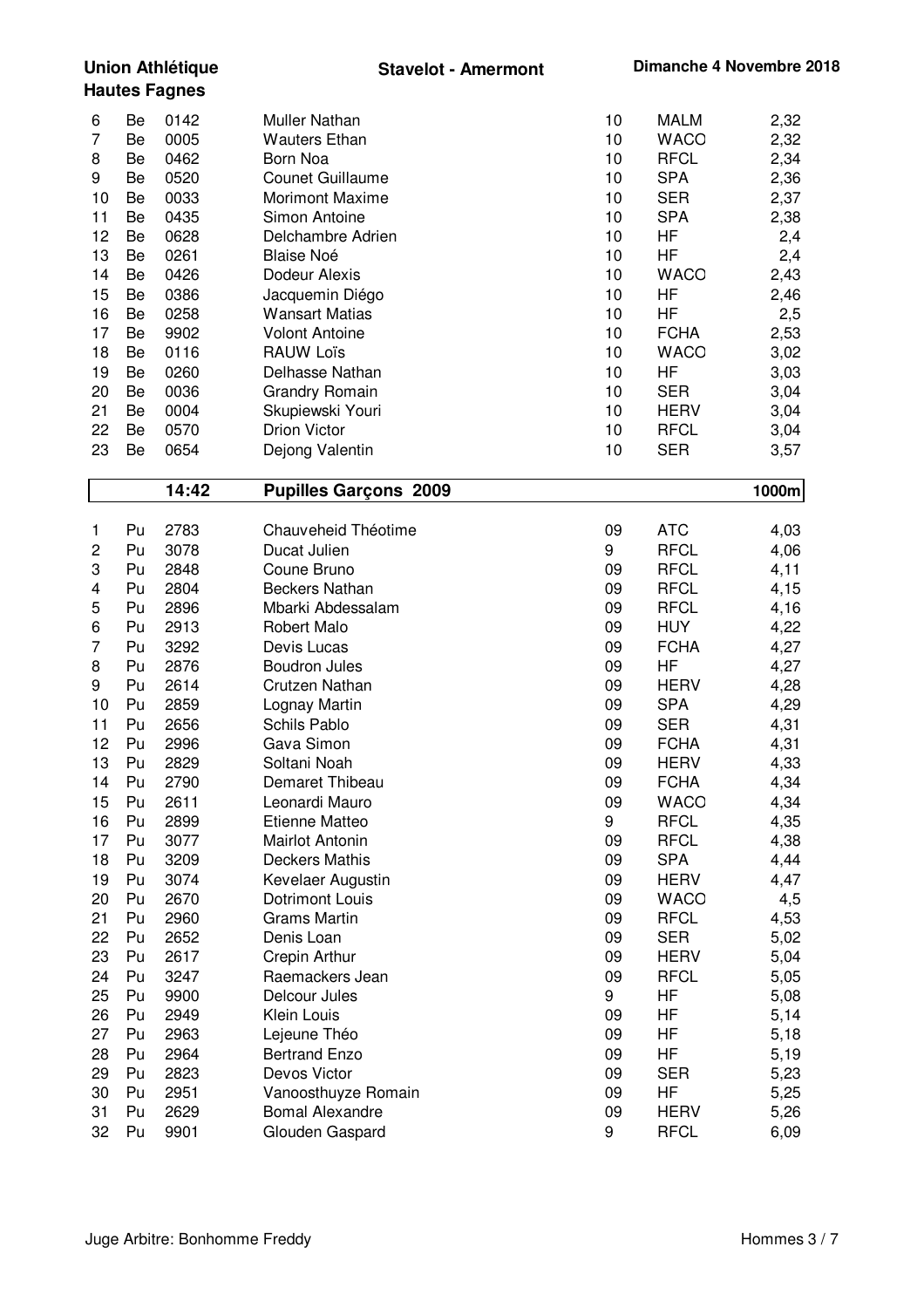## **Union Athlétique Hautes Fagnes**

| 08<br>Pu<br>2610<br>Lambrecht Adrien<br><b>WACO</b><br>1<br>3,46<br>2<br>9904<br>Pechon Damien<br>8<br>Pu<br>Lux<br>3,48<br>HF<br>3168<br>3,52<br>3<br>Pu<br>Foguenne Sylvain<br>08<br>2620<br><b>Graulich Simon</b><br>08<br><b>WACO</b><br>Pu<br>3,56<br>4<br>5<br>2628<br>Snoeck Manoah<br>08<br><b>HERV</b><br>Pu<br>3,58<br>2647<br><b>SER</b><br>6<br>Pu<br>Fagnan Polis Simon<br>08<br>3,59<br>7<br>2881<br>08<br>HF<br>Pu<br>Leroy Dylan<br>4,02<br>3150<br>08<br><b>WACO</b><br>8<br>Pu<br>Diallo Amadou Diogo<br>4,04<br>9905<br>8<br><b>SER</b><br>4,04<br>9<br>Pu<br>Vander Eyken Aaron<br><b>SPA</b><br>2854<br><b>Becks Lucas</b><br>08<br>4,07<br>10<br>Pu<br><b>SPA</b><br>11<br>2861<br><b>Marchand Simon</b><br>08<br>Pu<br>4,08<br>12<br>2952<br>08<br>HF<br>Pu<br><b>Blaise Yanis</b><br>4,1<br>13<br>3252<br>Halain Guillaume<br>08<br><b>SER</b><br>Pu<br>4,1<br>14<br>2776<br>08<br><b>MALM</b><br>Pu<br>Dechamps Walter<br>4,11<br>2712<br>08<br><b>RFCL</b><br>4,12<br>15<br>Pu<br>Vansteen Ethan<br>16<br>2676<br>08<br>Pu<br>Deloyer Loïc<br><b>HERV</b><br>4,12<br><b>SPA</b><br>17<br>3119<br>08<br>Pu<br>Peeters Antoine<br>4,13<br><b>SPA</b><br>18<br>3210<br>Pu<br>Demoulin Baptiste<br>08<br>4,14<br><b>RFCL</b><br>19<br>Pu<br>2961<br>Juprelle Maxime<br>08<br>4,17<br>20<br>2822<br>08<br><b>SER</b><br>Pu<br><b>Evrard Maxence</b><br>4,2<br>21<br>2793<br>08<br><b>FCHA</b><br>Pu<br><b>Guay Norman</b><br>4,2<br>22<br>2794<br>08<br><b>FCHA</b><br>Pu<br>Schoder Virgile<br>4,21<br>23<br>2778<br><b>Muller Yannis</b><br>08<br>Pu<br><b>MALM</b><br>4,23<br>24<br>08<br>HF<br>4,26<br>Pu<br>3072<br>Jacquemin Marius<br>25<br>2880<br><b>Fraiture Clement</b><br>08<br>HF<br>Pu<br>4,3<br>26<br>2616<br><b>Willems Romain</b><br>08<br>Pu<br><b>HERV</b><br>4,3<br>27<br>2911<br>Pirotte Valentin<br>08<br><b>HUY</b><br>4,31<br>Pu<br>28<br>3120<br>Simon Bruno<br>08<br><b>SPA</b><br>4,33<br>Pu<br>HF<br>29<br>3265<br><b>Beck Adrien</b><br>08<br>Pu<br>4,34<br>30<br>2904<br>08<br><b>WACO</b><br>Pu<br><b>DOCQUIER Théo</b><br>4,35<br>2671<br><b>WACO</b><br>31<br>Pu<br><b>Wittemans Tijl</b><br>08<br>4,35<br>32<br>2874<br>Pu<br><b>Baikry Nathan</b><br>08<br>HF<br>4,36<br>33<br>Pu<br>2877<br>08<br>HF<br>Darimont Sam<br>4,37<br>34<br>HF<br>2882<br>08<br>4,37<br>Pu<br>Magis Maxime<br>Pawelkoowski Antoine<br>8<br><b>SPA</b><br>35<br>9908<br>4,38<br>Pu<br>36<br>2912<br><b>Pirotte Basile</b><br>08<br><b>HUY</b><br>4,4<br>Pu<br>HF<br><b>Wynants Arthur</b><br>4,54<br>37<br>Pu<br>2948<br>08<br>2803<br><b>Dockier Alexis</b><br>08<br>4,56<br>38<br>Pu<br><b>RFCL</b><br>2612<br><b>Chevalier Arthur</b><br>08<br>5,01<br>39<br>Pu<br><b>WACO</b><br><b>Detrembleur Mathys</b><br>40<br>Pu<br>3189<br>08<br><b>HERV</b><br>5,11<br><b>Minimes Hommes 2007</b><br>15:08<br>1600m<br>6101<br>07<br><b>HERV</b><br>Mi<br>Ficher Augustin<br>1<br>6,04<br>Lamattina Lucas<br>07<br><b>FAC</b><br>6,05<br>$\overline{c}$<br>Mi<br>5892<br>07<br><b>RFCL</b><br>6,08<br>3<br>Mi<br>6773<br>Collette François<br>$\overline{7}$<br><b>HERV</b><br>6,11<br>Mi<br>6750<br>Spronck Naêl<br>4<br><b>Evrard Aymeric</b><br><b>SER</b><br>Mi<br>6847<br>07<br>6,14<br>5<br>Mi<br>6717<br>Cordonnier Lucas<br>07<br>6<br><b>HERV</b><br>6, 19<br>7<br>5898<br>07<br>HF<br>Mi<br>Holper Jan<br>6,19<br>07<br><b>HUY</b><br>8<br>Mi<br>6217<br><b>Bawin Maxence</b><br>6,21<br>Mi<br>6067<br><b>Mathy Nathanael</b><br>07<br><b>WACO</b><br>9<br>6,22<br>10<br>6721<br><b>RENARD Léopold</b><br>07<br><b>WACO</b><br>6,23<br>Mi |  | 14:48 | <b>Pupilles Garçons 2008</b> |  | 1000m |
|-----------------------------------------------------------------------------------------------------------------------------------------------------------------------------------------------------------------------------------------------------------------------------------------------------------------------------------------------------------------------------------------------------------------------------------------------------------------------------------------------------------------------------------------------------------------------------------------------------------------------------------------------------------------------------------------------------------------------------------------------------------------------------------------------------------------------------------------------------------------------------------------------------------------------------------------------------------------------------------------------------------------------------------------------------------------------------------------------------------------------------------------------------------------------------------------------------------------------------------------------------------------------------------------------------------------------------------------------------------------------------------------------------------------------------------------------------------------------------------------------------------------------------------------------------------------------------------------------------------------------------------------------------------------------------------------------------------------------------------------------------------------------------------------------------------------------------------------------------------------------------------------------------------------------------------------------------------------------------------------------------------------------------------------------------------------------------------------------------------------------------------------------------------------------------------------------------------------------------------------------------------------------------------------------------------------------------------------------------------------------------------------------------------------------------------------------------------------------------------------------------------------------------------------------------------------------------------------------------------------------------------------------------------------------------------------------------------------------------------------------------------------------------------------------------------------------------------------------------------------------------------------------------------------------------------------------------------------------------------------------------------------------------------------------------------------------------------------------------------------------------------------------------------------------------------------------------------------------------------------------------------------------------------------------------------------------------------------------------------------------------------------------------------------------------------------------------------------------------------------------------------------------------------------------------------------------------------|--|-------|------------------------------|--|-------|
|                                                                                                                                                                                                                                                                                                                                                                                                                                                                                                                                                                                                                                                                                                                                                                                                                                                                                                                                                                                                                                                                                                                                                                                                                                                                                                                                                                                                                                                                                                                                                                                                                                                                                                                                                                                                                                                                                                                                                                                                                                                                                                                                                                                                                                                                                                                                                                                                                                                                                                                                                                                                                                                                                                                                                                                                                                                                                                                                                                                                                                                                                                                                                                                                                                                                                                                                                                                                                                                                                                                                                                                   |  |       |                              |  |       |
|                                                                                                                                                                                                                                                                                                                                                                                                                                                                                                                                                                                                                                                                                                                                                                                                                                                                                                                                                                                                                                                                                                                                                                                                                                                                                                                                                                                                                                                                                                                                                                                                                                                                                                                                                                                                                                                                                                                                                                                                                                                                                                                                                                                                                                                                                                                                                                                                                                                                                                                                                                                                                                                                                                                                                                                                                                                                                                                                                                                                                                                                                                                                                                                                                                                                                                                                                                                                                                                                                                                                                                                   |  |       |                              |  |       |
|                                                                                                                                                                                                                                                                                                                                                                                                                                                                                                                                                                                                                                                                                                                                                                                                                                                                                                                                                                                                                                                                                                                                                                                                                                                                                                                                                                                                                                                                                                                                                                                                                                                                                                                                                                                                                                                                                                                                                                                                                                                                                                                                                                                                                                                                                                                                                                                                                                                                                                                                                                                                                                                                                                                                                                                                                                                                                                                                                                                                                                                                                                                                                                                                                                                                                                                                                                                                                                                                                                                                                                                   |  |       |                              |  |       |
|                                                                                                                                                                                                                                                                                                                                                                                                                                                                                                                                                                                                                                                                                                                                                                                                                                                                                                                                                                                                                                                                                                                                                                                                                                                                                                                                                                                                                                                                                                                                                                                                                                                                                                                                                                                                                                                                                                                                                                                                                                                                                                                                                                                                                                                                                                                                                                                                                                                                                                                                                                                                                                                                                                                                                                                                                                                                                                                                                                                                                                                                                                                                                                                                                                                                                                                                                                                                                                                                                                                                                                                   |  |       |                              |  |       |
|                                                                                                                                                                                                                                                                                                                                                                                                                                                                                                                                                                                                                                                                                                                                                                                                                                                                                                                                                                                                                                                                                                                                                                                                                                                                                                                                                                                                                                                                                                                                                                                                                                                                                                                                                                                                                                                                                                                                                                                                                                                                                                                                                                                                                                                                                                                                                                                                                                                                                                                                                                                                                                                                                                                                                                                                                                                                                                                                                                                                                                                                                                                                                                                                                                                                                                                                                                                                                                                                                                                                                                                   |  |       |                              |  |       |
|                                                                                                                                                                                                                                                                                                                                                                                                                                                                                                                                                                                                                                                                                                                                                                                                                                                                                                                                                                                                                                                                                                                                                                                                                                                                                                                                                                                                                                                                                                                                                                                                                                                                                                                                                                                                                                                                                                                                                                                                                                                                                                                                                                                                                                                                                                                                                                                                                                                                                                                                                                                                                                                                                                                                                                                                                                                                                                                                                                                                                                                                                                                                                                                                                                                                                                                                                                                                                                                                                                                                                                                   |  |       |                              |  |       |
|                                                                                                                                                                                                                                                                                                                                                                                                                                                                                                                                                                                                                                                                                                                                                                                                                                                                                                                                                                                                                                                                                                                                                                                                                                                                                                                                                                                                                                                                                                                                                                                                                                                                                                                                                                                                                                                                                                                                                                                                                                                                                                                                                                                                                                                                                                                                                                                                                                                                                                                                                                                                                                                                                                                                                                                                                                                                                                                                                                                                                                                                                                                                                                                                                                                                                                                                                                                                                                                                                                                                                                                   |  |       |                              |  |       |
|                                                                                                                                                                                                                                                                                                                                                                                                                                                                                                                                                                                                                                                                                                                                                                                                                                                                                                                                                                                                                                                                                                                                                                                                                                                                                                                                                                                                                                                                                                                                                                                                                                                                                                                                                                                                                                                                                                                                                                                                                                                                                                                                                                                                                                                                                                                                                                                                                                                                                                                                                                                                                                                                                                                                                                                                                                                                                                                                                                                                                                                                                                                                                                                                                                                                                                                                                                                                                                                                                                                                                                                   |  |       |                              |  |       |
|                                                                                                                                                                                                                                                                                                                                                                                                                                                                                                                                                                                                                                                                                                                                                                                                                                                                                                                                                                                                                                                                                                                                                                                                                                                                                                                                                                                                                                                                                                                                                                                                                                                                                                                                                                                                                                                                                                                                                                                                                                                                                                                                                                                                                                                                                                                                                                                                                                                                                                                                                                                                                                                                                                                                                                                                                                                                                                                                                                                                                                                                                                                                                                                                                                                                                                                                                                                                                                                                                                                                                                                   |  |       |                              |  |       |
|                                                                                                                                                                                                                                                                                                                                                                                                                                                                                                                                                                                                                                                                                                                                                                                                                                                                                                                                                                                                                                                                                                                                                                                                                                                                                                                                                                                                                                                                                                                                                                                                                                                                                                                                                                                                                                                                                                                                                                                                                                                                                                                                                                                                                                                                                                                                                                                                                                                                                                                                                                                                                                                                                                                                                                                                                                                                                                                                                                                                                                                                                                                                                                                                                                                                                                                                                                                                                                                                                                                                                                                   |  |       |                              |  |       |
|                                                                                                                                                                                                                                                                                                                                                                                                                                                                                                                                                                                                                                                                                                                                                                                                                                                                                                                                                                                                                                                                                                                                                                                                                                                                                                                                                                                                                                                                                                                                                                                                                                                                                                                                                                                                                                                                                                                                                                                                                                                                                                                                                                                                                                                                                                                                                                                                                                                                                                                                                                                                                                                                                                                                                                                                                                                                                                                                                                                                                                                                                                                                                                                                                                                                                                                                                                                                                                                                                                                                                                                   |  |       |                              |  |       |
|                                                                                                                                                                                                                                                                                                                                                                                                                                                                                                                                                                                                                                                                                                                                                                                                                                                                                                                                                                                                                                                                                                                                                                                                                                                                                                                                                                                                                                                                                                                                                                                                                                                                                                                                                                                                                                                                                                                                                                                                                                                                                                                                                                                                                                                                                                                                                                                                                                                                                                                                                                                                                                                                                                                                                                                                                                                                                                                                                                                                                                                                                                                                                                                                                                                                                                                                                                                                                                                                                                                                                                                   |  |       |                              |  |       |
|                                                                                                                                                                                                                                                                                                                                                                                                                                                                                                                                                                                                                                                                                                                                                                                                                                                                                                                                                                                                                                                                                                                                                                                                                                                                                                                                                                                                                                                                                                                                                                                                                                                                                                                                                                                                                                                                                                                                                                                                                                                                                                                                                                                                                                                                                                                                                                                                                                                                                                                                                                                                                                                                                                                                                                                                                                                                                                                                                                                                                                                                                                                                                                                                                                                                                                                                                                                                                                                                                                                                                                                   |  |       |                              |  |       |
|                                                                                                                                                                                                                                                                                                                                                                                                                                                                                                                                                                                                                                                                                                                                                                                                                                                                                                                                                                                                                                                                                                                                                                                                                                                                                                                                                                                                                                                                                                                                                                                                                                                                                                                                                                                                                                                                                                                                                                                                                                                                                                                                                                                                                                                                                                                                                                                                                                                                                                                                                                                                                                                                                                                                                                                                                                                                                                                                                                                                                                                                                                                                                                                                                                                                                                                                                                                                                                                                                                                                                                                   |  |       |                              |  |       |
|                                                                                                                                                                                                                                                                                                                                                                                                                                                                                                                                                                                                                                                                                                                                                                                                                                                                                                                                                                                                                                                                                                                                                                                                                                                                                                                                                                                                                                                                                                                                                                                                                                                                                                                                                                                                                                                                                                                                                                                                                                                                                                                                                                                                                                                                                                                                                                                                                                                                                                                                                                                                                                                                                                                                                                                                                                                                                                                                                                                                                                                                                                                                                                                                                                                                                                                                                                                                                                                                                                                                                                                   |  |       |                              |  |       |
|                                                                                                                                                                                                                                                                                                                                                                                                                                                                                                                                                                                                                                                                                                                                                                                                                                                                                                                                                                                                                                                                                                                                                                                                                                                                                                                                                                                                                                                                                                                                                                                                                                                                                                                                                                                                                                                                                                                                                                                                                                                                                                                                                                                                                                                                                                                                                                                                                                                                                                                                                                                                                                                                                                                                                                                                                                                                                                                                                                                                                                                                                                                                                                                                                                                                                                                                                                                                                                                                                                                                                                                   |  |       |                              |  |       |
|                                                                                                                                                                                                                                                                                                                                                                                                                                                                                                                                                                                                                                                                                                                                                                                                                                                                                                                                                                                                                                                                                                                                                                                                                                                                                                                                                                                                                                                                                                                                                                                                                                                                                                                                                                                                                                                                                                                                                                                                                                                                                                                                                                                                                                                                                                                                                                                                                                                                                                                                                                                                                                                                                                                                                                                                                                                                                                                                                                                                                                                                                                                                                                                                                                                                                                                                                                                                                                                                                                                                                                                   |  |       |                              |  |       |
|                                                                                                                                                                                                                                                                                                                                                                                                                                                                                                                                                                                                                                                                                                                                                                                                                                                                                                                                                                                                                                                                                                                                                                                                                                                                                                                                                                                                                                                                                                                                                                                                                                                                                                                                                                                                                                                                                                                                                                                                                                                                                                                                                                                                                                                                                                                                                                                                                                                                                                                                                                                                                                                                                                                                                                                                                                                                                                                                                                                                                                                                                                                                                                                                                                                                                                                                                                                                                                                                                                                                                                                   |  |       |                              |  |       |
|                                                                                                                                                                                                                                                                                                                                                                                                                                                                                                                                                                                                                                                                                                                                                                                                                                                                                                                                                                                                                                                                                                                                                                                                                                                                                                                                                                                                                                                                                                                                                                                                                                                                                                                                                                                                                                                                                                                                                                                                                                                                                                                                                                                                                                                                                                                                                                                                                                                                                                                                                                                                                                                                                                                                                                                                                                                                                                                                                                                                                                                                                                                                                                                                                                                                                                                                                                                                                                                                                                                                                                                   |  |       |                              |  |       |
|                                                                                                                                                                                                                                                                                                                                                                                                                                                                                                                                                                                                                                                                                                                                                                                                                                                                                                                                                                                                                                                                                                                                                                                                                                                                                                                                                                                                                                                                                                                                                                                                                                                                                                                                                                                                                                                                                                                                                                                                                                                                                                                                                                                                                                                                                                                                                                                                                                                                                                                                                                                                                                                                                                                                                                                                                                                                                                                                                                                                                                                                                                                                                                                                                                                                                                                                                                                                                                                                                                                                                                                   |  |       |                              |  |       |
|                                                                                                                                                                                                                                                                                                                                                                                                                                                                                                                                                                                                                                                                                                                                                                                                                                                                                                                                                                                                                                                                                                                                                                                                                                                                                                                                                                                                                                                                                                                                                                                                                                                                                                                                                                                                                                                                                                                                                                                                                                                                                                                                                                                                                                                                                                                                                                                                                                                                                                                                                                                                                                                                                                                                                                                                                                                                                                                                                                                                                                                                                                                                                                                                                                                                                                                                                                                                                                                                                                                                                                                   |  |       |                              |  |       |
|                                                                                                                                                                                                                                                                                                                                                                                                                                                                                                                                                                                                                                                                                                                                                                                                                                                                                                                                                                                                                                                                                                                                                                                                                                                                                                                                                                                                                                                                                                                                                                                                                                                                                                                                                                                                                                                                                                                                                                                                                                                                                                                                                                                                                                                                                                                                                                                                                                                                                                                                                                                                                                                                                                                                                                                                                                                                                                                                                                                                                                                                                                                                                                                                                                                                                                                                                                                                                                                                                                                                                                                   |  |       |                              |  |       |
|                                                                                                                                                                                                                                                                                                                                                                                                                                                                                                                                                                                                                                                                                                                                                                                                                                                                                                                                                                                                                                                                                                                                                                                                                                                                                                                                                                                                                                                                                                                                                                                                                                                                                                                                                                                                                                                                                                                                                                                                                                                                                                                                                                                                                                                                                                                                                                                                                                                                                                                                                                                                                                                                                                                                                                                                                                                                                                                                                                                                                                                                                                                                                                                                                                                                                                                                                                                                                                                                                                                                                                                   |  |       |                              |  |       |
|                                                                                                                                                                                                                                                                                                                                                                                                                                                                                                                                                                                                                                                                                                                                                                                                                                                                                                                                                                                                                                                                                                                                                                                                                                                                                                                                                                                                                                                                                                                                                                                                                                                                                                                                                                                                                                                                                                                                                                                                                                                                                                                                                                                                                                                                                                                                                                                                                                                                                                                                                                                                                                                                                                                                                                                                                                                                                                                                                                                                                                                                                                                                                                                                                                                                                                                                                                                                                                                                                                                                                                                   |  |       |                              |  |       |
|                                                                                                                                                                                                                                                                                                                                                                                                                                                                                                                                                                                                                                                                                                                                                                                                                                                                                                                                                                                                                                                                                                                                                                                                                                                                                                                                                                                                                                                                                                                                                                                                                                                                                                                                                                                                                                                                                                                                                                                                                                                                                                                                                                                                                                                                                                                                                                                                                                                                                                                                                                                                                                                                                                                                                                                                                                                                                                                                                                                                                                                                                                                                                                                                                                                                                                                                                                                                                                                                                                                                                                                   |  |       |                              |  |       |
|                                                                                                                                                                                                                                                                                                                                                                                                                                                                                                                                                                                                                                                                                                                                                                                                                                                                                                                                                                                                                                                                                                                                                                                                                                                                                                                                                                                                                                                                                                                                                                                                                                                                                                                                                                                                                                                                                                                                                                                                                                                                                                                                                                                                                                                                                                                                                                                                                                                                                                                                                                                                                                                                                                                                                                                                                                                                                                                                                                                                                                                                                                                                                                                                                                                                                                                                                                                                                                                                                                                                                                                   |  |       |                              |  |       |
|                                                                                                                                                                                                                                                                                                                                                                                                                                                                                                                                                                                                                                                                                                                                                                                                                                                                                                                                                                                                                                                                                                                                                                                                                                                                                                                                                                                                                                                                                                                                                                                                                                                                                                                                                                                                                                                                                                                                                                                                                                                                                                                                                                                                                                                                                                                                                                                                                                                                                                                                                                                                                                                                                                                                                                                                                                                                                                                                                                                                                                                                                                                                                                                                                                                                                                                                                                                                                                                                                                                                                                                   |  |       |                              |  |       |
|                                                                                                                                                                                                                                                                                                                                                                                                                                                                                                                                                                                                                                                                                                                                                                                                                                                                                                                                                                                                                                                                                                                                                                                                                                                                                                                                                                                                                                                                                                                                                                                                                                                                                                                                                                                                                                                                                                                                                                                                                                                                                                                                                                                                                                                                                                                                                                                                                                                                                                                                                                                                                                                                                                                                                                                                                                                                                                                                                                                                                                                                                                                                                                                                                                                                                                                                                                                                                                                                                                                                                                                   |  |       |                              |  |       |
|                                                                                                                                                                                                                                                                                                                                                                                                                                                                                                                                                                                                                                                                                                                                                                                                                                                                                                                                                                                                                                                                                                                                                                                                                                                                                                                                                                                                                                                                                                                                                                                                                                                                                                                                                                                                                                                                                                                                                                                                                                                                                                                                                                                                                                                                                                                                                                                                                                                                                                                                                                                                                                                                                                                                                                                                                                                                                                                                                                                                                                                                                                                                                                                                                                                                                                                                                                                                                                                                                                                                                                                   |  |       |                              |  |       |
|                                                                                                                                                                                                                                                                                                                                                                                                                                                                                                                                                                                                                                                                                                                                                                                                                                                                                                                                                                                                                                                                                                                                                                                                                                                                                                                                                                                                                                                                                                                                                                                                                                                                                                                                                                                                                                                                                                                                                                                                                                                                                                                                                                                                                                                                                                                                                                                                                                                                                                                                                                                                                                                                                                                                                                                                                                                                                                                                                                                                                                                                                                                                                                                                                                                                                                                                                                                                                                                                                                                                                                                   |  |       |                              |  |       |
|                                                                                                                                                                                                                                                                                                                                                                                                                                                                                                                                                                                                                                                                                                                                                                                                                                                                                                                                                                                                                                                                                                                                                                                                                                                                                                                                                                                                                                                                                                                                                                                                                                                                                                                                                                                                                                                                                                                                                                                                                                                                                                                                                                                                                                                                                                                                                                                                                                                                                                                                                                                                                                                                                                                                                                                                                                                                                                                                                                                                                                                                                                                                                                                                                                                                                                                                                                                                                                                                                                                                                                                   |  |       |                              |  |       |
|                                                                                                                                                                                                                                                                                                                                                                                                                                                                                                                                                                                                                                                                                                                                                                                                                                                                                                                                                                                                                                                                                                                                                                                                                                                                                                                                                                                                                                                                                                                                                                                                                                                                                                                                                                                                                                                                                                                                                                                                                                                                                                                                                                                                                                                                                                                                                                                                                                                                                                                                                                                                                                                                                                                                                                                                                                                                                                                                                                                                                                                                                                                                                                                                                                                                                                                                                                                                                                                                                                                                                                                   |  |       |                              |  |       |
|                                                                                                                                                                                                                                                                                                                                                                                                                                                                                                                                                                                                                                                                                                                                                                                                                                                                                                                                                                                                                                                                                                                                                                                                                                                                                                                                                                                                                                                                                                                                                                                                                                                                                                                                                                                                                                                                                                                                                                                                                                                                                                                                                                                                                                                                                                                                                                                                                                                                                                                                                                                                                                                                                                                                                                                                                                                                                                                                                                                                                                                                                                                                                                                                                                                                                                                                                                                                                                                                                                                                                                                   |  |       |                              |  |       |
|                                                                                                                                                                                                                                                                                                                                                                                                                                                                                                                                                                                                                                                                                                                                                                                                                                                                                                                                                                                                                                                                                                                                                                                                                                                                                                                                                                                                                                                                                                                                                                                                                                                                                                                                                                                                                                                                                                                                                                                                                                                                                                                                                                                                                                                                                                                                                                                                                                                                                                                                                                                                                                                                                                                                                                                                                                                                                                                                                                                                                                                                                                                                                                                                                                                                                                                                                                                                                                                                                                                                                                                   |  |       |                              |  |       |
|                                                                                                                                                                                                                                                                                                                                                                                                                                                                                                                                                                                                                                                                                                                                                                                                                                                                                                                                                                                                                                                                                                                                                                                                                                                                                                                                                                                                                                                                                                                                                                                                                                                                                                                                                                                                                                                                                                                                                                                                                                                                                                                                                                                                                                                                                                                                                                                                                                                                                                                                                                                                                                                                                                                                                                                                                                                                                                                                                                                                                                                                                                                                                                                                                                                                                                                                                                                                                                                                                                                                                                                   |  |       |                              |  |       |
|                                                                                                                                                                                                                                                                                                                                                                                                                                                                                                                                                                                                                                                                                                                                                                                                                                                                                                                                                                                                                                                                                                                                                                                                                                                                                                                                                                                                                                                                                                                                                                                                                                                                                                                                                                                                                                                                                                                                                                                                                                                                                                                                                                                                                                                                                                                                                                                                                                                                                                                                                                                                                                                                                                                                                                                                                                                                                                                                                                                                                                                                                                                                                                                                                                                                                                                                                                                                                                                                                                                                                                                   |  |       |                              |  |       |
|                                                                                                                                                                                                                                                                                                                                                                                                                                                                                                                                                                                                                                                                                                                                                                                                                                                                                                                                                                                                                                                                                                                                                                                                                                                                                                                                                                                                                                                                                                                                                                                                                                                                                                                                                                                                                                                                                                                                                                                                                                                                                                                                                                                                                                                                                                                                                                                                                                                                                                                                                                                                                                                                                                                                                                                                                                                                                                                                                                                                                                                                                                                                                                                                                                                                                                                                                                                                                                                                                                                                                                                   |  |       |                              |  |       |
|                                                                                                                                                                                                                                                                                                                                                                                                                                                                                                                                                                                                                                                                                                                                                                                                                                                                                                                                                                                                                                                                                                                                                                                                                                                                                                                                                                                                                                                                                                                                                                                                                                                                                                                                                                                                                                                                                                                                                                                                                                                                                                                                                                                                                                                                                                                                                                                                                                                                                                                                                                                                                                                                                                                                                                                                                                                                                                                                                                                                                                                                                                                                                                                                                                                                                                                                                                                                                                                                                                                                                                                   |  |       |                              |  |       |
|                                                                                                                                                                                                                                                                                                                                                                                                                                                                                                                                                                                                                                                                                                                                                                                                                                                                                                                                                                                                                                                                                                                                                                                                                                                                                                                                                                                                                                                                                                                                                                                                                                                                                                                                                                                                                                                                                                                                                                                                                                                                                                                                                                                                                                                                                                                                                                                                                                                                                                                                                                                                                                                                                                                                                                                                                                                                                                                                                                                                                                                                                                                                                                                                                                                                                                                                                                                                                                                                                                                                                                                   |  |       |                              |  |       |
|                                                                                                                                                                                                                                                                                                                                                                                                                                                                                                                                                                                                                                                                                                                                                                                                                                                                                                                                                                                                                                                                                                                                                                                                                                                                                                                                                                                                                                                                                                                                                                                                                                                                                                                                                                                                                                                                                                                                                                                                                                                                                                                                                                                                                                                                                                                                                                                                                                                                                                                                                                                                                                                                                                                                                                                                                                                                                                                                                                                                                                                                                                                                                                                                                                                                                                                                                                                                                                                                                                                                                                                   |  |       |                              |  |       |
|                                                                                                                                                                                                                                                                                                                                                                                                                                                                                                                                                                                                                                                                                                                                                                                                                                                                                                                                                                                                                                                                                                                                                                                                                                                                                                                                                                                                                                                                                                                                                                                                                                                                                                                                                                                                                                                                                                                                                                                                                                                                                                                                                                                                                                                                                                                                                                                                                                                                                                                                                                                                                                                                                                                                                                                                                                                                                                                                                                                                                                                                                                                                                                                                                                                                                                                                                                                                                                                                                                                                                                                   |  |       |                              |  |       |
|                                                                                                                                                                                                                                                                                                                                                                                                                                                                                                                                                                                                                                                                                                                                                                                                                                                                                                                                                                                                                                                                                                                                                                                                                                                                                                                                                                                                                                                                                                                                                                                                                                                                                                                                                                                                                                                                                                                                                                                                                                                                                                                                                                                                                                                                                                                                                                                                                                                                                                                                                                                                                                                                                                                                                                                                                                                                                                                                                                                                                                                                                                                                                                                                                                                                                                                                                                                                                                                                                                                                                                                   |  |       |                              |  |       |
|                                                                                                                                                                                                                                                                                                                                                                                                                                                                                                                                                                                                                                                                                                                                                                                                                                                                                                                                                                                                                                                                                                                                                                                                                                                                                                                                                                                                                                                                                                                                                                                                                                                                                                                                                                                                                                                                                                                                                                                                                                                                                                                                                                                                                                                                                                                                                                                                                                                                                                                                                                                                                                                                                                                                                                                                                                                                                                                                                                                                                                                                                                                                                                                                                                                                                                                                                                                                                                                                                                                                                                                   |  |       |                              |  |       |
|                                                                                                                                                                                                                                                                                                                                                                                                                                                                                                                                                                                                                                                                                                                                                                                                                                                                                                                                                                                                                                                                                                                                                                                                                                                                                                                                                                                                                                                                                                                                                                                                                                                                                                                                                                                                                                                                                                                                                                                                                                                                                                                                                                                                                                                                                                                                                                                                                                                                                                                                                                                                                                                                                                                                                                                                                                                                                                                                                                                                                                                                                                                                                                                                                                                                                                                                                                                                                                                                                                                                                                                   |  |       |                              |  |       |
|                                                                                                                                                                                                                                                                                                                                                                                                                                                                                                                                                                                                                                                                                                                                                                                                                                                                                                                                                                                                                                                                                                                                                                                                                                                                                                                                                                                                                                                                                                                                                                                                                                                                                                                                                                                                                                                                                                                                                                                                                                                                                                                                                                                                                                                                                                                                                                                                                                                                                                                                                                                                                                                                                                                                                                                                                                                                                                                                                                                                                                                                                                                                                                                                                                                                                                                                                                                                                                                                                                                                                                                   |  |       |                              |  |       |
|                                                                                                                                                                                                                                                                                                                                                                                                                                                                                                                                                                                                                                                                                                                                                                                                                                                                                                                                                                                                                                                                                                                                                                                                                                                                                                                                                                                                                                                                                                                                                                                                                                                                                                                                                                                                                                                                                                                                                                                                                                                                                                                                                                                                                                                                                                                                                                                                                                                                                                                                                                                                                                                                                                                                                                                                                                                                                                                                                                                                                                                                                                                                                                                                                                                                                                                                                                                                                                                                                                                                                                                   |  |       |                              |  |       |
|                                                                                                                                                                                                                                                                                                                                                                                                                                                                                                                                                                                                                                                                                                                                                                                                                                                                                                                                                                                                                                                                                                                                                                                                                                                                                                                                                                                                                                                                                                                                                                                                                                                                                                                                                                                                                                                                                                                                                                                                                                                                                                                                                                                                                                                                                                                                                                                                                                                                                                                                                                                                                                                                                                                                                                                                                                                                                                                                                                                                                                                                                                                                                                                                                                                                                                                                                                                                                                                                                                                                                                                   |  |       |                              |  |       |
|                                                                                                                                                                                                                                                                                                                                                                                                                                                                                                                                                                                                                                                                                                                                                                                                                                                                                                                                                                                                                                                                                                                                                                                                                                                                                                                                                                                                                                                                                                                                                                                                                                                                                                                                                                                                                                                                                                                                                                                                                                                                                                                                                                                                                                                                                                                                                                                                                                                                                                                                                                                                                                                                                                                                                                                                                                                                                                                                                                                                                                                                                                                                                                                                                                                                                                                                                                                                                                                                                                                                                                                   |  |       |                              |  |       |
|                                                                                                                                                                                                                                                                                                                                                                                                                                                                                                                                                                                                                                                                                                                                                                                                                                                                                                                                                                                                                                                                                                                                                                                                                                                                                                                                                                                                                                                                                                                                                                                                                                                                                                                                                                                                                                                                                                                                                                                                                                                                                                                                                                                                                                                                                                                                                                                                                                                                                                                                                                                                                                                                                                                                                                                                                                                                                                                                                                                                                                                                                                                                                                                                                                                                                                                                                                                                                                                                                                                                                                                   |  |       |                              |  |       |
|                                                                                                                                                                                                                                                                                                                                                                                                                                                                                                                                                                                                                                                                                                                                                                                                                                                                                                                                                                                                                                                                                                                                                                                                                                                                                                                                                                                                                                                                                                                                                                                                                                                                                                                                                                                                                                                                                                                                                                                                                                                                                                                                                                                                                                                                                                                                                                                                                                                                                                                                                                                                                                                                                                                                                                                                                                                                                                                                                                                                                                                                                                                                                                                                                                                                                                                                                                                                                                                                                                                                                                                   |  |       |                              |  |       |
|                                                                                                                                                                                                                                                                                                                                                                                                                                                                                                                                                                                                                                                                                                                                                                                                                                                                                                                                                                                                                                                                                                                                                                                                                                                                                                                                                                                                                                                                                                                                                                                                                                                                                                                                                                                                                                                                                                                                                                                                                                                                                                                                                                                                                                                                                                                                                                                                                                                                                                                                                                                                                                                                                                                                                                                                                                                                                                                                                                                                                                                                                                                                                                                                                                                                                                                                                                                                                                                                                                                                                                                   |  |       |                              |  |       |
|                                                                                                                                                                                                                                                                                                                                                                                                                                                                                                                                                                                                                                                                                                                                                                                                                                                                                                                                                                                                                                                                                                                                                                                                                                                                                                                                                                                                                                                                                                                                                                                                                                                                                                                                                                                                                                                                                                                                                                                                                                                                                                                                                                                                                                                                                                                                                                                                                                                                                                                                                                                                                                                                                                                                                                                                                                                                                                                                                                                                                                                                                                                                                                                                                                                                                                                                                                                                                                                                                                                                                                                   |  |       |                              |  |       |
|                                                                                                                                                                                                                                                                                                                                                                                                                                                                                                                                                                                                                                                                                                                                                                                                                                                                                                                                                                                                                                                                                                                                                                                                                                                                                                                                                                                                                                                                                                                                                                                                                                                                                                                                                                                                                                                                                                                                                                                                                                                                                                                                                                                                                                                                                                                                                                                                                                                                                                                                                                                                                                                                                                                                                                                                                                                                                                                                                                                                                                                                                                                                                                                                                                                                                                                                                                                                                                                                                                                                                                                   |  |       |                              |  |       |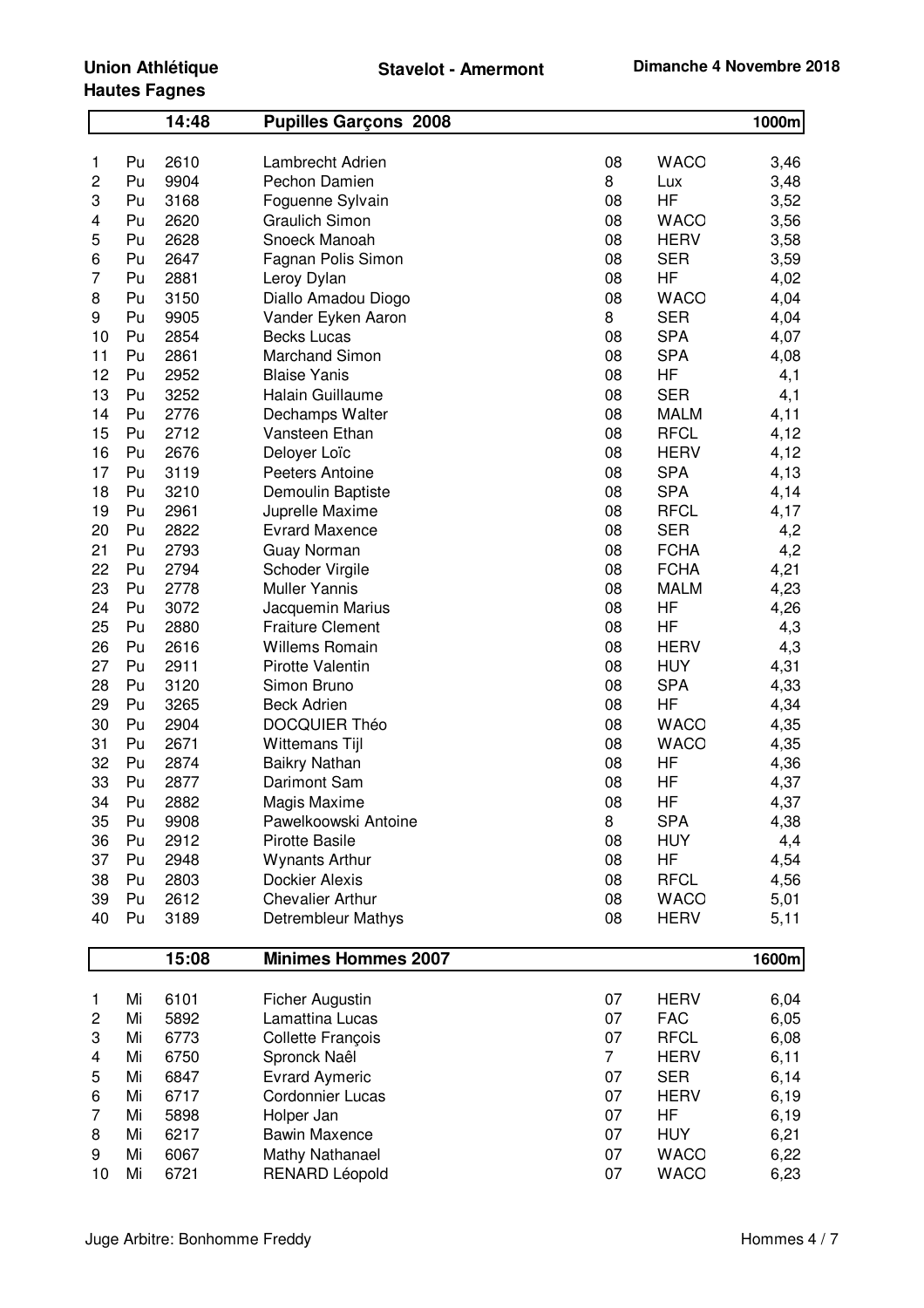| 6814<br>Dethier Noah<br>07<br><b>MALM</b><br>11<br>Mi<br>12<br>07<br>6894<br>Lemaire Noah<br>HF<br>Mi<br>13<br>6116<br>07<br>HF<br><b>Straet Nicolas</b><br>Mi<br>14<br>6748<br>Dorbolo Mathieu<br>07<br><b>SER</b><br>Mi<br>15<br>5909<br>07<br>HF<br>Lejeune Nathan<br>Mi<br>16<br>$\overline{7}$<br>6247<br><b>SPA</b><br>Goossens Nicolas<br>Mi<br>17<br>5897<br><b>Witwrouw Maxence</b><br>07<br>HF<br>Mi<br>18<br>07<br>6893<br>Pirson Nathan<br><b>HERV</b><br>Mi<br>19<br>07<br>6718<br><b>HERV</b><br>Mi<br><b>Crutzen Samuel</b><br>07<br>20<br>6776<br><b>RFCL</b><br><b>Reul Arthur</b><br>Mi<br>21<br>5997<br>Gilis Matéo<br>07<br><b>HERV</b><br>Mi<br>22<br>07<br>6848<br>Devos Martin<br><b>SER</b><br>Mi<br>07<br>23<br>6723<br><b>HERV</b><br>Mi<br>Provoost Aloys<br>24<br>5937<br>Geron Alban<br>07<br><b>HERV</b><br>Mi<br>25<br>6875<br>07<br><b>SPA</b><br>Mi<br>Ernst Raphaël<br>07<br>26<br>5986<br><b>Albert Clovis</b><br>HF<br>Mi<br>27<br>6200<br>Delchambre Arthur<br>07<br>HF<br>Mi<br><b>SPA</b><br>28<br>6879<br>07<br>Mi<br>Liégeois Matéo<br>29<br>5896<br><b>Tricha Faudel</b><br>07<br>HF<br>Mi<br>30<br>5868<br>07<br><b>HERV</b><br>Kets Gaspard<br>Mi<br>31<br><b>Havard Florian</b><br><b>SPA</b><br>6125<br>07<br>Mi<br>32<br><b>FCHA</b><br>6164<br>Sacré Jean<br>07<br>Mi<br>33<br>07<br>HF<br>6746<br>Devel Adrien<br>Mi<br>34<br>5987<br>07<br><b>HERV</b><br>Mi<br>Favray Noa<br>07<br>35<br>6175<br>Janson Joshua<br>HF<br>Mi<br>07<br>36<br>6724<br><b>HERV</b><br>Mi<br>Crepin Arno<br>37<br>6145<br>07<br><b>RFCL</b><br>Delges Manuel<br>Mi<br>38<br>Delbushaye Noé<br>07<br>HF<br>Mi<br>6890<br>39<br>07<br><b>WACO</b><br>Mi<br>5933<br>Drianne Cyril<br>7,56<br>15:15<br><b>Minimes Hommes 2006</b><br>1600m<br><b>RFCL</b><br>Mi<br>6062<br>Cortes Leclou Amadeo<br>06<br>1<br>6888<br>HF<br>2<br>Mi<br>Dauchat Cyril<br>06<br>3<br>06<br>5893<br>Velazquez Saez Tanguy<br><b>FAC</b><br>Mi<br>06<br><b>FCHA</b><br>Mi<br>6165<br><b>Alpesse Nicolas</b><br>4<br>6757<br><b>Froidmont Antonin</b><br>06<br><b>WACO</b><br>5<br>Mi<br>5925<br>06<br><b>FCHA</b><br>6<br>Mi<br><b>Burlet Mathis</b><br><b>SPA</b><br>7<br>6882<br>06<br>Mi<br>Peeters Lucien<br>8<br>9906<br>6<br><b>WACO</b><br>Mi<br>Kivikas Théo<br>9<br>6900<br>06<br>HF<br>Mi<br>Piette Tom | 6,25<br>6,27<br>6,28<br>6,32<br>6,35<br>6,39<br>6,41<br>6,44 |
|------------------------------------------------------------------------------------------------------------------------------------------------------------------------------------------------------------------------------------------------------------------------------------------------------------------------------------------------------------------------------------------------------------------------------------------------------------------------------------------------------------------------------------------------------------------------------------------------------------------------------------------------------------------------------------------------------------------------------------------------------------------------------------------------------------------------------------------------------------------------------------------------------------------------------------------------------------------------------------------------------------------------------------------------------------------------------------------------------------------------------------------------------------------------------------------------------------------------------------------------------------------------------------------------------------------------------------------------------------------------------------------------------------------------------------------------------------------------------------------------------------------------------------------------------------------------------------------------------------------------------------------------------------------------------------------------------------------------------------------------------------------------------------------------------------------------------------------------------------------------------------------------------------------------------------------------------------------------------------------------------------------------------------------------------------------------------------------------------------------------------------------------------------------------------------------------------------------------------------------------------------------------------------------------------------------------|--------------------------------------------------------------|
|                                                                                                                                                                                                                                                                                                                                                                                                                                                                                                                                                                                                                                                                                                                                                                                                                                                                                                                                                                                                                                                                                                                                                                                                                                                                                                                                                                                                                                                                                                                                                                                                                                                                                                                                                                                                                                                                                                                                                                                                                                                                                                                                                                                                                                                                                                                        |                                                              |
|                                                                                                                                                                                                                                                                                                                                                                                                                                                                                                                                                                                                                                                                                                                                                                                                                                                                                                                                                                                                                                                                                                                                                                                                                                                                                                                                                                                                                                                                                                                                                                                                                                                                                                                                                                                                                                                                                                                                                                                                                                                                                                                                                                                                                                                                                                                        |                                                              |
|                                                                                                                                                                                                                                                                                                                                                                                                                                                                                                                                                                                                                                                                                                                                                                                                                                                                                                                                                                                                                                                                                                                                                                                                                                                                                                                                                                                                                                                                                                                                                                                                                                                                                                                                                                                                                                                                                                                                                                                                                                                                                                                                                                                                                                                                                                                        |                                                              |
|                                                                                                                                                                                                                                                                                                                                                                                                                                                                                                                                                                                                                                                                                                                                                                                                                                                                                                                                                                                                                                                                                                                                                                                                                                                                                                                                                                                                                                                                                                                                                                                                                                                                                                                                                                                                                                                                                                                                                                                                                                                                                                                                                                                                                                                                                                                        |                                                              |
|                                                                                                                                                                                                                                                                                                                                                                                                                                                                                                                                                                                                                                                                                                                                                                                                                                                                                                                                                                                                                                                                                                                                                                                                                                                                                                                                                                                                                                                                                                                                                                                                                                                                                                                                                                                                                                                                                                                                                                                                                                                                                                                                                                                                                                                                                                                        |                                                              |
|                                                                                                                                                                                                                                                                                                                                                                                                                                                                                                                                                                                                                                                                                                                                                                                                                                                                                                                                                                                                                                                                                                                                                                                                                                                                                                                                                                                                                                                                                                                                                                                                                                                                                                                                                                                                                                                                                                                                                                                                                                                                                                                                                                                                                                                                                                                        |                                                              |
|                                                                                                                                                                                                                                                                                                                                                                                                                                                                                                                                                                                                                                                                                                                                                                                                                                                                                                                                                                                                                                                                                                                                                                                                                                                                                                                                                                                                                                                                                                                                                                                                                                                                                                                                                                                                                                                                                                                                                                                                                                                                                                                                                                                                                                                                                                                        |                                                              |
|                                                                                                                                                                                                                                                                                                                                                                                                                                                                                                                                                                                                                                                                                                                                                                                                                                                                                                                                                                                                                                                                                                                                                                                                                                                                                                                                                                                                                                                                                                                                                                                                                                                                                                                                                                                                                                                                                                                                                                                                                                                                                                                                                                                                                                                                                                                        |                                                              |
|                                                                                                                                                                                                                                                                                                                                                                                                                                                                                                                                                                                                                                                                                                                                                                                                                                                                                                                                                                                                                                                                                                                                                                                                                                                                                                                                                                                                                                                                                                                                                                                                                                                                                                                                                                                                                                                                                                                                                                                                                                                                                                                                                                                                                                                                                                                        | 6,45                                                         |
|                                                                                                                                                                                                                                                                                                                                                                                                                                                                                                                                                                                                                                                                                                                                                                                                                                                                                                                                                                                                                                                                                                                                                                                                                                                                                                                                                                                                                                                                                                                                                                                                                                                                                                                                                                                                                                                                                                                                                                                                                                                                                                                                                                                                                                                                                                                        | 6,46                                                         |
|                                                                                                                                                                                                                                                                                                                                                                                                                                                                                                                                                                                                                                                                                                                                                                                                                                                                                                                                                                                                                                                                                                                                                                                                                                                                                                                                                                                                                                                                                                                                                                                                                                                                                                                                                                                                                                                                                                                                                                                                                                                                                                                                                                                                                                                                                                                        | 6,5                                                          |
|                                                                                                                                                                                                                                                                                                                                                                                                                                                                                                                                                                                                                                                                                                                                                                                                                                                                                                                                                                                                                                                                                                                                                                                                                                                                                                                                                                                                                                                                                                                                                                                                                                                                                                                                                                                                                                                                                                                                                                                                                                                                                                                                                                                                                                                                                                                        | 6,53                                                         |
|                                                                                                                                                                                                                                                                                                                                                                                                                                                                                                                                                                                                                                                                                                                                                                                                                                                                                                                                                                                                                                                                                                                                                                                                                                                                                                                                                                                                                                                                                                                                                                                                                                                                                                                                                                                                                                                                                                                                                                                                                                                                                                                                                                                                                                                                                                                        | 6,56                                                         |
|                                                                                                                                                                                                                                                                                                                                                                                                                                                                                                                                                                                                                                                                                                                                                                                                                                                                                                                                                                                                                                                                                                                                                                                                                                                                                                                                                                                                                                                                                                                                                                                                                                                                                                                                                                                                                                                                                                                                                                                                                                                                                                                                                                                                                                                                                                                        | 6,58                                                         |
|                                                                                                                                                                                                                                                                                                                                                                                                                                                                                                                                                                                                                                                                                                                                                                                                                                                                                                                                                                                                                                                                                                                                                                                                                                                                                                                                                                                                                                                                                                                                                                                                                                                                                                                                                                                                                                                                                                                                                                                                                                                                                                                                                                                                                                                                                                                        | 7,04                                                         |
|                                                                                                                                                                                                                                                                                                                                                                                                                                                                                                                                                                                                                                                                                                                                                                                                                                                                                                                                                                                                                                                                                                                                                                                                                                                                                                                                                                                                                                                                                                                                                                                                                                                                                                                                                                                                                                                                                                                                                                                                                                                                                                                                                                                                                                                                                                                        | 7,05                                                         |
|                                                                                                                                                                                                                                                                                                                                                                                                                                                                                                                                                                                                                                                                                                                                                                                                                                                                                                                                                                                                                                                                                                                                                                                                                                                                                                                                                                                                                                                                                                                                                                                                                                                                                                                                                                                                                                                                                                                                                                                                                                                                                                                                                                                                                                                                                                                        | 7,06                                                         |
|                                                                                                                                                                                                                                                                                                                                                                                                                                                                                                                                                                                                                                                                                                                                                                                                                                                                                                                                                                                                                                                                                                                                                                                                                                                                                                                                                                                                                                                                                                                                                                                                                                                                                                                                                                                                                                                                                                                                                                                                                                                                                                                                                                                                                                                                                                                        | 7,13                                                         |
|                                                                                                                                                                                                                                                                                                                                                                                                                                                                                                                                                                                                                                                                                                                                                                                                                                                                                                                                                                                                                                                                                                                                                                                                                                                                                                                                                                                                                                                                                                                                                                                                                                                                                                                                                                                                                                                                                                                                                                                                                                                                                                                                                                                                                                                                                                                        | 7,14                                                         |
|                                                                                                                                                                                                                                                                                                                                                                                                                                                                                                                                                                                                                                                                                                                                                                                                                                                                                                                                                                                                                                                                                                                                                                                                                                                                                                                                                                                                                                                                                                                                                                                                                                                                                                                                                                                                                                                                                                                                                                                                                                                                                                                                                                                                                                                                                                                        | 7,16                                                         |
|                                                                                                                                                                                                                                                                                                                                                                                                                                                                                                                                                                                                                                                                                                                                                                                                                                                                                                                                                                                                                                                                                                                                                                                                                                                                                                                                                                                                                                                                                                                                                                                                                                                                                                                                                                                                                                                                                                                                                                                                                                                                                                                                                                                                                                                                                                                        | 7,29                                                         |
|                                                                                                                                                                                                                                                                                                                                                                                                                                                                                                                                                                                                                                                                                                                                                                                                                                                                                                                                                                                                                                                                                                                                                                                                                                                                                                                                                                                                                                                                                                                                                                                                                                                                                                                                                                                                                                                                                                                                                                                                                                                                                                                                                                                                                                                                                                                        | 7,32                                                         |
|                                                                                                                                                                                                                                                                                                                                                                                                                                                                                                                                                                                                                                                                                                                                                                                                                                                                                                                                                                                                                                                                                                                                                                                                                                                                                                                                                                                                                                                                                                                                                                                                                                                                                                                                                                                                                                                                                                                                                                                                                                                                                                                                                                                                                                                                                                                        | 7,35                                                         |
|                                                                                                                                                                                                                                                                                                                                                                                                                                                                                                                                                                                                                                                                                                                                                                                                                                                                                                                                                                                                                                                                                                                                                                                                                                                                                                                                                                                                                                                                                                                                                                                                                                                                                                                                                                                                                                                                                                                                                                                                                                                                                                                                                                                                                                                                                                                        | 7,39                                                         |
|                                                                                                                                                                                                                                                                                                                                                                                                                                                                                                                                                                                                                                                                                                                                                                                                                                                                                                                                                                                                                                                                                                                                                                                                                                                                                                                                                                                                                                                                                                                                                                                                                                                                                                                                                                                                                                                                                                                                                                                                                                                                                                                                                                                                                                                                                                                        | 7,46                                                         |
|                                                                                                                                                                                                                                                                                                                                                                                                                                                                                                                                                                                                                                                                                                                                                                                                                                                                                                                                                                                                                                                                                                                                                                                                                                                                                                                                                                                                                                                                                                                                                                                                                                                                                                                                                                                                                                                                                                                                                                                                                                                                                                                                                                                                                                                                                                                        | 7,49                                                         |
|                                                                                                                                                                                                                                                                                                                                                                                                                                                                                                                                                                                                                                                                                                                                                                                                                                                                                                                                                                                                                                                                                                                                                                                                                                                                                                                                                                                                                                                                                                                                                                                                                                                                                                                                                                                                                                                                                                                                                                                                                                                                                                                                                                                                                                                                                                                        | 7,5                                                          |
|                                                                                                                                                                                                                                                                                                                                                                                                                                                                                                                                                                                                                                                                                                                                                                                                                                                                                                                                                                                                                                                                                                                                                                                                                                                                                                                                                                                                                                                                                                                                                                                                                                                                                                                                                                                                                                                                                                                                                                                                                                                                                                                                                                                                                                                                                                                        | 7,53                                                         |
|                                                                                                                                                                                                                                                                                                                                                                                                                                                                                                                                                                                                                                                                                                                                                                                                                                                                                                                                                                                                                                                                                                                                                                                                                                                                                                                                                                                                                                                                                                                                                                                                                                                                                                                                                                                                                                                                                                                                                                                                                                                                                                                                                                                                                                                                                                                        |                                                              |
|                                                                                                                                                                                                                                                                                                                                                                                                                                                                                                                                                                                                                                                                                                                                                                                                                                                                                                                                                                                                                                                                                                                                                                                                                                                                                                                                                                                                                                                                                                                                                                                                                                                                                                                                                                                                                                                                                                                                                                                                                                                                                                                                                                                                                                                                                                                        |                                                              |
|                                                                                                                                                                                                                                                                                                                                                                                                                                                                                                                                                                                                                                                                                                                                                                                                                                                                                                                                                                                                                                                                                                                                                                                                                                                                                                                                                                                                                                                                                                                                                                                                                                                                                                                                                                                                                                                                                                                                                                                                                                                                                                                                                                                                                                                                                                                        | 5,45                                                         |
|                                                                                                                                                                                                                                                                                                                                                                                                                                                                                                                                                                                                                                                                                                                                                                                                                                                                                                                                                                                                                                                                                                                                                                                                                                                                                                                                                                                                                                                                                                                                                                                                                                                                                                                                                                                                                                                                                                                                                                                                                                                                                                                                                                                                                                                                                                                        | 5,47                                                         |
|                                                                                                                                                                                                                                                                                                                                                                                                                                                                                                                                                                                                                                                                                                                                                                                                                                                                                                                                                                                                                                                                                                                                                                                                                                                                                                                                                                                                                                                                                                                                                                                                                                                                                                                                                                                                                                                                                                                                                                                                                                                                                                                                                                                                                                                                                                                        | 5,48                                                         |
|                                                                                                                                                                                                                                                                                                                                                                                                                                                                                                                                                                                                                                                                                                                                                                                                                                                                                                                                                                                                                                                                                                                                                                                                                                                                                                                                                                                                                                                                                                                                                                                                                                                                                                                                                                                                                                                                                                                                                                                                                                                                                                                                                                                                                                                                                                                        | 5,56                                                         |
|                                                                                                                                                                                                                                                                                                                                                                                                                                                                                                                                                                                                                                                                                                                                                                                                                                                                                                                                                                                                                                                                                                                                                                                                                                                                                                                                                                                                                                                                                                                                                                                                                                                                                                                                                                                                                                                                                                                                                                                                                                                                                                                                                                                                                                                                                                                        | 6,07                                                         |
|                                                                                                                                                                                                                                                                                                                                                                                                                                                                                                                                                                                                                                                                                                                                                                                                                                                                                                                                                                                                                                                                                                                                                                                                                                                                                                                                                                                                                                                                                                                                                                                                                                                                                                                                                                                                                                                                                                                                                                                                                                                                                                                                                                                                                                                                                                                        | 6,08                                                         |
|                                                                                                                                                                                                                                                                                                                                                                                                                                                                                                                                                                                                                                                                                                                                                                                                                                                                                                                                                                                                                                                                                                                                                                                                                                                                                                                                                                                                                                                                                                                                                                                                                                                                                                                                                                                                                                                                                                                                                                                                                                                                                                                                                                                                                                                                                                                        | 6,08                                                         |
|                                                                                                                                                                                                                                                                                                                                                                                                                                                                                                                                                                                                                                                                                                                                                                                                                                                                                                                                                                                                                                                                                                                                                                                                                                                                                                                                                                                                                                                                                                                                                                                                                                                                                                                                                                                                                                                                                                                                                                                                                                                                                                                                                                                                                                                                                                                        | 6,2                                                          |
|                                                                                                                                                                                                                                                                                                                                                                                                                                                                                                                                                                                                                                                                                                                                                                                                                                                                                                                                                                                                                                                                                                                                                                                                                                                                                                                                                                                                                                                                                                                                                                                                                                                                                                                                                                                                                                                                                                                                                                                                                                                                                                                                                                                                                                                                                                                        | 6,24                                                         |
| 10<br>5985<br>06<br><b>HUY</b><br>Mi<br>Michotte Bruno                                                                                                                                                                                                                                                                                                                                                                                                                                                                                                                                                                                                                                                                                                                                                                                                                                                                                                                                                                                                                                                                                                                                                                                                                                                                                                                                                                                                                                                                                                                                                                                                                                                                                                                                                                                                                                                                                                                                                                                                                                                                                                                                                                                                                                                                 | 6,26                                                         |
| 11<br>5854<br>Lemaire Sacha<br>06<br><b>WACO</b><br>Mi                                                                                                                                                                                                                                                                                                                                                                                                                                                                                                                                                                                                                                                                                                                                                                                                                                                                                                                                                                                                                                                                                                                                                                                                                                                                                                                                                                                                                                                                                                                                                                                                                                                                                                                                                                                                                                                                                                                                                                                                                                                                                                                                                                                                                                                                 | 6,28                                                         |
| 12<br>6063<br>06<br><b>RFCL</b><br>Mi<br>Duchesne Thomas                                                                                                                                                                                                                                                                                                                                                                                                                                                                                                                                                                                                                                                                                                                                                                                                                                                                                                                                                                                                                                                                                                                                                                                                                                                                                                                                                                                                                                                                                                                                                                                                                                                                                                                                                                                                                                                                                                                                                                                                                                                                                                                                                                                                                                                               | 6,33                                                         |
| 13<br><b>SPA</b><br>6183<br>6<br>Mi<br>Demarteau Diego                                                                                                                                                                                                                                                                                                                                                                                                                                                                                                                                                                                                                                                                                                                                                                                                                                                                                                                                                                                                                                                                                                                                                                                                                                                                                                                                                                                                                                                                                                                                                                                                                                                                                                                                                                                                                                                                                                                                                                                                                                                                                                                                                                                                                                                                 | 6,36                                                         |
| 14<br>6772<br>Bonhomme Hugo<br>06<br><b>RFCL</b><br>Mi                                                                                                                                                                                                                                                                                                                                                                                                                                                                                                                                                                                                                                                                                                                                                                                                                                                                                                                                                                                                                                                                                                                                                                                                                                                                                                                                                                                                                                                                                                                                                                                                                                                                                                                                                                                                                                                                                                                                                                                                                                                                                                                                                                                                                                                                 | 6,38                                                         |
| 15<br>6710<br>Nossin Guillaume<br>06<br><b>WACO</b><br>Mi                                                                                                                                                                                                                                                                                                                                                                                                                                                                                                                                                                                                                                                                                                                                                                                                                                                                                                                                                                                                                                                                                                                                                                                                                                                                                                                                                                                                                                                                                                                                                                                                                                                                                                                                                                                                                                                                                                                                                                                                                                                                                                                                                                                                                                                              | 6,41                                                         |
| 16<br>6069<br>06<br><b>HUY</b><br>Mi<br>Riga Dorian                                                                                                                                                                                                                                                                                                                                                                                                                                                                                                                                                                                                                                                                                                                                                                                                                                                                                                                                                                                                                                                                                                                                                                                                                                                                                                                                                                                                                                                                                                                                                                                                                                                                                                                                                                                                                                                                                                                                                                                                                                                                                                                                                                                                                                                                    | 6,45                                                         |
| 17<br>6889<br>06<br>HF<br>Degueldre Baptiste<br>Mi                                                                                                                                                                                                                                                                                                                                                                                                                                                                                                                                                                                                                                                                                                                                                                                                                                                                                                                                                                                                                                                                                                                                                                                                                                                                                                                                                                                                                                                                                                                                                                                                                                                                                                                                                                                                                                                                                                                                                                                                                                                                                                                                                                                                                                                                     | 6,47                                                         |
| 18<br>6828<br>Voos Célien<br>06<br><b>FCHA</b><br>Mi                                                                                                                                                                                                                                                                                                                                                                                                                                                                                                                                                                                                                                                                                                                                                                                                                                                                                                                                                                                                                                                                                                                                                                                                                                                                                                                                                                                                                                                                                                                                                                                                                                                                                                                                                                                                                                                                                                                                                                                                                                                                                                                                                                                                                                                                   | 6,5                                                          |
| 19<br>6749<br>6<br><b>HERV</b><br>Mi<br>Skupiewski Laszlo                                                                                                                                                                                                                                                                                                                                                                                                                                                                                                                                                                                                                                                                                                                                                                                                                                                                                                                                                                                                                                                                                                                                                                                                                                                                                                                                                                                                                                                                                                                                                                                                                                                                                                                                                                                                                                                                                                                                                                                                                                                                                                                                                                                                                                                              | 6,57                                                         |
| 20<br>6880<br>Louis Gilles<br><b>SPA</b><br>Mi<br>06<br>21                                                                                                                                                                                                                                                                                                                                                                                                                                                                                                                                                                                                                                                                                                                                                                                                                                                                                                                                                                                                                                                                                                                                                                                                                                                                                                                                                                                                                                                                                                                                                                                                                                                                                                                                                                                                                                                                                                                                                                                                                                                                                                                                                                                                                                                             | 7,01                                                         |
| 6709<br><b>Lambrecht Thibault</b><br>06<br><b>WACO</b><br>Mi<br>22<br>6083<br>06<br><b>WACO</b><br>Mi<br>Cremasco Matteo                                                                                                                                                                                                                                                                                                                                                                                                                                                                                                                                                                                                                                                                                                                                                                                                                                                                                                                                                                                                                                                                                                                                                                                                                                                                                                                                                                                                                                                                                                                                                                                                                                                                                                                                                                                                                                                                                                                                                                                                                                                                                                                                                                                               | 7,04                                                         |
| 23<br>6758<br>MINGIEDI M'PEMBELE VOVA Y<br>06<br><b>WACO</b><br>7,22<br>Mi                                                                                                                                                                                                                                                                                                                                                                                                                                                                                                                                                                                                                                                                                                                                                                                                                                                                                                                                                                                                                                                                                                                                                                                                                                                                                                                                                                                                                                                                                                                                                                                                                                                                                                                                                                                                                                                                                                                                                                                                                                                                                                                                                                                                                                             | 7,09                                                         |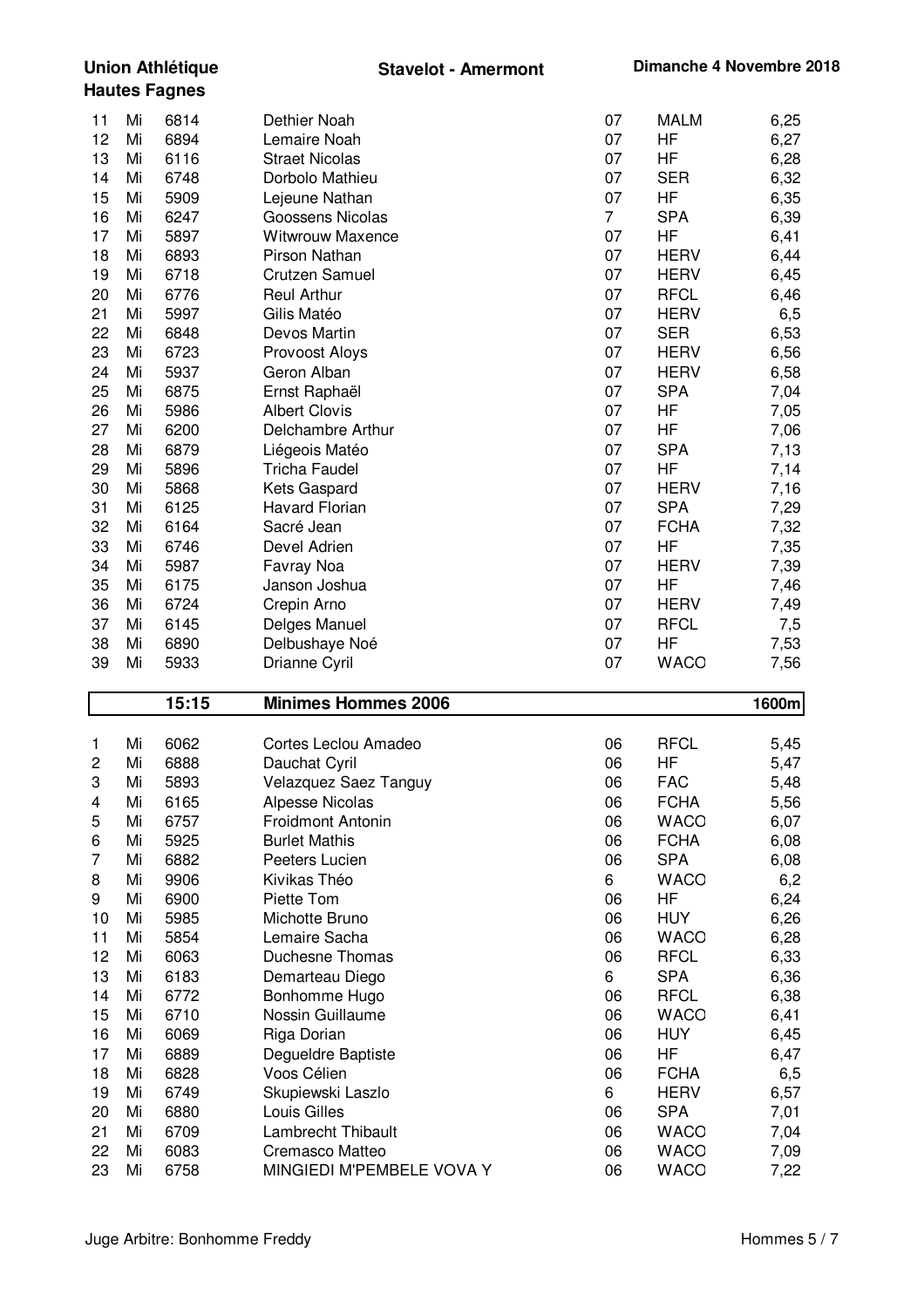**Stavelot - Amermont Dimanche 4 Novembre 2018**

## **Union Athlétique Hautes Fagnes**

| 24                                                                                              | Mi                                                                                                       | 6778                                                                                                                                         | Pasteger Loic                                                                                                                                                                                                                                                                                                                                                                                     | 06                                                                                                       | <b>HERV</b>                                                                                                                                                                                                                         | 7,38                                                                                                                                                           |
|-------------------------------------------------------------------------------------------------|----------------------------------------------------------------------------------------------------------|----------------------------------------------------------------------------------------------------------------------------------------------|---------------------------------------------------------------------------------------------------------------------------------------------------------------------------------------------------------------------------------------------------------------------------------------------------------------------------------------------------------------------------------------------------|----------------------------------------------------------------------------------------------------------|-------------------------------------------------------------------------------------------------------------------------------------------------------------------------------------------------------------------------------------|----------------------------------------------------------------------------------------------------------------------------------------------------------------|
|                                                                                                 |                                                                                                          | 15:22                                                                                                                                        | <b>Juniors Hommes</b>                                                                                                                                                                                                                                                                                                                                                                             |                                                                                                          |                                                                                                                                                                                                                                     | 7000m                                                                                                                                                          |
| 1<br>2<br>3<br>4<br>5                                                                           | Ju<br>Ju<br>Ju<br>Ju<br>Ju                                                                               | 0057<br>0076<br>0080<br>0045<br>0081                                                                                                         | Querinjean Ruben<br>De Froidmont Guillaume<br><b>Groulard Martin</b><br><b>Classe Anthony</b><br>El Baldi Driss                                                                                                                                                                                                                                                                                   | 01<br>01<br>01<br>01<br>01                                                                               | <b>WACO</b><br><b>SPA</b><br>HF<br><b>FCHA</b><br><b>HF</b>                                                                                                                                                                         | 25,31<br>26,29<br>26,32<br>27,02<br>29                                                                                                                         |
|                                                                                                 |                                                                                                          | 15:22                                                                                                                                        | <b>Seniors Hommes</b>                                                                                                                                                                                                                                                                                                                                                                             |                                                                                                          |                                                                                                                                                                                                                                     | 8100m                                                                                                                                                          |
|                                                                                                 |                                                                                                          |                                                                                                                                              |                                                                                                                                                                                                                                                                                                                                                                                                   |                                                                                                          |                                                                                                                                                                                                                                     |                                                                                                                                                                |
| 1<br>2<br>3<br>4<br>5<br>6<br>7<br>8<br>9<br>10<br>11<br>12<br>13<br>14<br>15<br>16<br>17<br>18 | Se<br>Se<br>Se<br>Se<br>Se<br>Se<br>Se<br>Se<br>Se<br>Ve<br>Se<br>Se<br>Se<br>Se<br>Se<br>Se<br>Se<br>Se | 3139<br>1469<br>1369<br>1364<br>1586<br>1330<br>1595<br>1492<br>1297<br>3885<br>1362<br>1356<br>1279<br>1354<br>1371<br>1555<br>1355<br>1534 | <b>Gillet Geoffrey</b><br>Lefebvre Ludwig<br>Coupe Romain<br>Spanu Laurent<br><b>Vrijens Nathan</b><br>Lejoly Mathieu<br>Schoonbroodt Franck<br><b>ESTE Sébastien</b><br>Lejoly Pierre<br>Devel Philippe<br>Argento Anael<br><b>Bierberg Anthony</b><br>Ruzziconi Elliot<br>Reip Hugo<br>Ouahdani Abdel Mounim°<br>Larsille Kevin<br>Gaspar Aymeric<br>Delbecq Salomon                            | 87<br>90<br>89<br>84<br>99<br>95<br>97<br>84<br>92<br>75<br>85<br>98<br>97<br>99<br>98<br>90<br>97<br>85 | <b>HUY</b><br><b>SPA</b><br><b>WACO</b><br><b>RFCL</b><br><b>RFCL</b><br>HF<br>HF<br><b>WACO</b><br><b>MALM</b><br><b>HF</b><br><b>SER</b><br>HF<br><b>HERV</b><br>HF<br>HF<br>HF<br>HF<br><b>SER</b>                               | 28,49<br>29,16<br>29,25<br>29,43<br>29,54<br>29,59<br>30,1<br>30,1<br>30,42<br>31,08<br>31,1<br>31,11<br>31,42<br>32,44<br>33,46<br>34,01<br>36,04<br>36,18    |
|                                                                                                 |                                                                                                          | 15:22                                                                                                                                        | <b>Masters Hommes</b>                                                                                                                                                                                                                                                                                                                                                                             |                                                                                                          |                                                                                                                                                                                                                                     | 7000m                                                                                                                                                          |
| 1<br>2<br>3<br>4<br>5<br>6<br>7<br>8<br>9<br>10<br>11<br>12<br>13<br>14<br>15<br>16<br>17<br>18 | Ve<br>Ve<br>Ve<br>Ve<br>Ve<br>Ve<br>Ve<br>Ve<br>Ve<br>Ve<br>Ve<br>Ve<br>Ve<br>Ve<br>Ve<br>Ve<br>Ve<br>Ve | 3886<br>4438<br>4391<br>4552<br>4602<br>4295<br>4361<br>4158<br>4157<br>3884<br>4027<br>4466<br>3863<br>3901<br>3899<br>3880<br>3874<br>4026 | Hilger-Schutz Jérôme<br>Delchambre Frédéric<br><b>Ficher Pierre</b><br>Magnée Fabian<br>Fort Alexandre<br>Piette Damien<br>Lomba Renaud<br><b>Mathy Dominique</b><br>Gaspart Stéphane<br>Van Kerckhoven Geert<br>Demaret Frédérik<br><b>Walraff Yves</b><br>Scalais Jean-Philippe<br><b>Wittemans Freek</b><br>Denis Olivier<br><b>Mahaux Philippe</b><br><b>Evrard Valery</b><br>Classe Grégory° | 75<br>73<br>81<br>73<br>76<br>79<br>79<br>57<br>70<br>76<br>77<br>69<br>76<br>80<br>75<br>73<br>74<br>71 | HF<br><b>WACO</b><br><b>HERV</b><br><b>WACO</b><br><b>MALM</b><br>HF<br><b>FCHA</b><br><b>HUY</b><br><b>HUY</b><br>LACE<br><b>FCHA</b><br>HF<br><b>FCHA</b><br><b>WACO</b><br><b>SER</b><br><b>SER</b><br><b>SER</b><br><b>FCHA</b> | 25,48<br>27,11<br>27,41<br>27,52<br>27,56<br>28,08<br>28,38<br>28,42<br>29,01<br>29,07<br>29,13<br>29,22<br>29,33<br>29,52<br>30,56<br>31,04<br>31,37<br>31,44 |
| 19<br>20<br>21                                                                                  | Ve<br>Ve<br>Ve                                                                                           | 4373<br>4261<br>4294                                                                                                                         | Foguenne Alain<br>Lemos Cruz Jose<br>Piette Olivier                                                                                                                                                                                                                                                                                                                                               | 75<br>57<br>77                                                                                           | HF<br><b>HUY</b><br>ΗF                                                                                                                                                                                                              | 31,53<br>32,17<br>32,3                                                                                                                                         |

22 Ve 4465 Degueldre Jean-Louis 63 HF 34,38